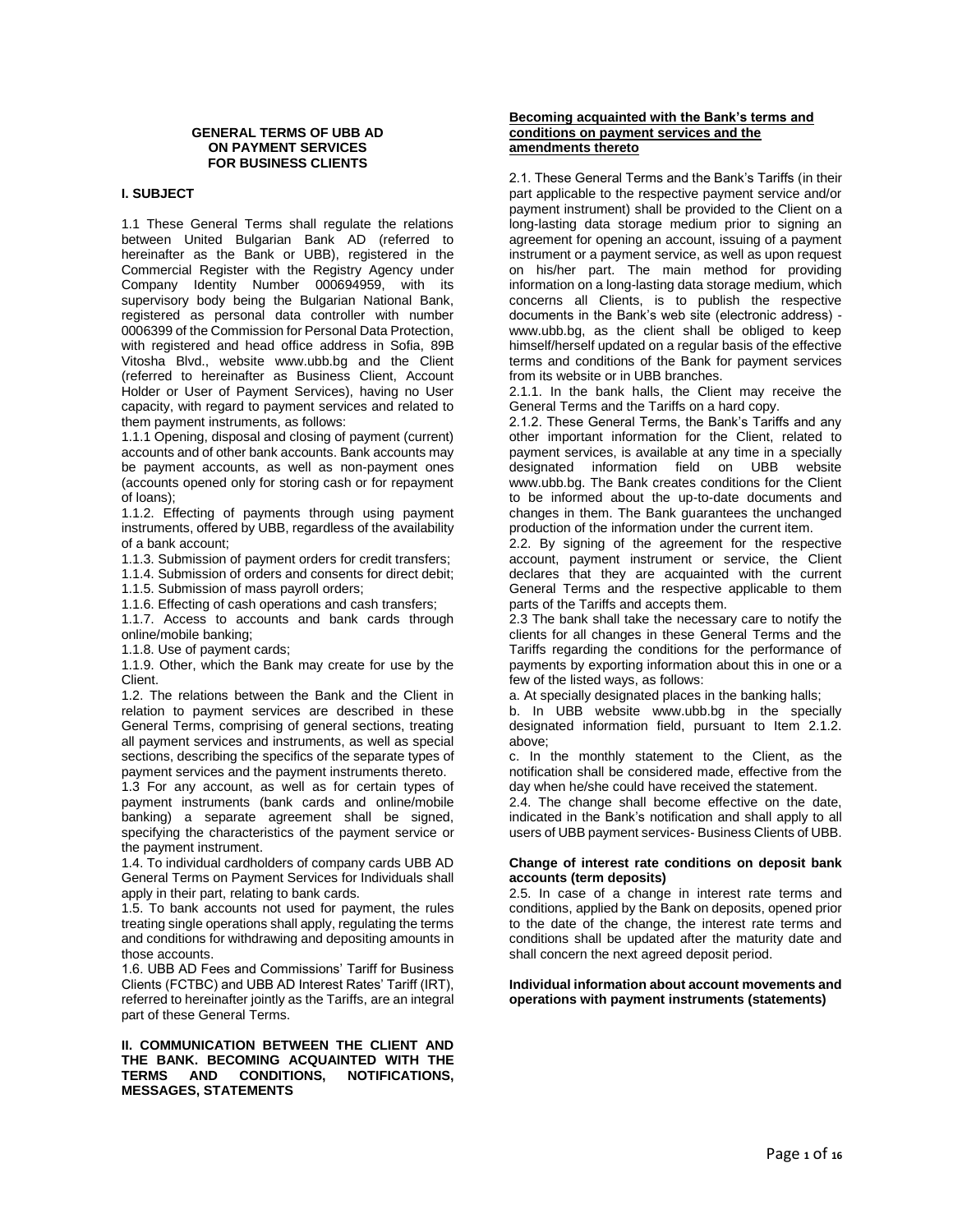2.6. (amended on 01.07.2019, effective as of 22.07.2019) The client shall have access to the individual information about account movements and balances and information about operations with a payment instrument depending on the provisions of the respective contract for account/payment instrument and these General Terms to be received on a hard copy in a branch of the Bank or available to be viewed and printed - in the Client's user profile in online/mobile banking or by email – at a valid email address specified by the Client.

2.6.1. The client shall undertake to inform the Bank in case that he/she does not receive account statements in the agreed manner. In case of a non-received account statement, of which the Bank has not been informed and more than one period of the agreed term for its receipt has elapsed, it shall be considered that the Client has acted with negligence and has not employed the due care to receive information of the effected transactions.

2.6.2. If the Client indicates an incomplete or incorrect address, as well as in case he/she fails to notify the Bank in writing of the change of his/her address, all notifications and invitations for which that was the selected manner of notification, sent by the Bank to the Client, shall be considered validly delivered.

2.6.3. If the Client cannot be found twice on different days at the address designated by them for delivery of a notification sent by the Bank, then the notification shall be considered validly delivered.

2.6.4. (new, adopted on 01.07.2019, effective as of 22.07.2019) A statement may be received upon request at any branch of the Bank. When it is received, the Bank shall send a free text message at the Client's mobile phone number registered with the Bank, containing information about the account balance in line with the statement.

2.6.5. (new, adopted on 01.07.2019, effective as of 22.07.2019) The Bank shall send a free text message once a year at the Client's mobile phone number registered with the Bank, containing information about the balances of the Client's accounts on which there have not been movements in the previous calendar year.

2.7. Each business client of online banking, as per the Bank's terms and conditions for this type of service, may receive information on the movement on his/her accounts/transactions with his/her payment instrument in his/her online banking user profile for the period after signing the Online Banking Agreement and after adding the account for usage through this channel.

2.8. The communication between the parties hereunder shall be mutual and in both directions, in view of which the Client shall be obligated to keep himself/herself updated periodically and regularly of the changes or the new features of payment services, which UBB offers - through the Bank's website and in the branch network. Nonperformance on this obligation shall be considered a violation of these General Terms and the specific agreement.

#### **III. TERMS AND CONDITIONS FOR REGISTRATION AND IDENTIFICATION OF CLIENTS UPON CONCLUDING AGREEMENTS FOR OPENING OF ACCOUNTS / ISSUING OF PAYMENT INSTRUMENTS**

# **Identification of Clients upon opening an account**

3.1. Prior to the bank's entering into business relations with a Business Client the Bank shall identify it, the persons that manage and represent it, as well as its actual owners. The Bank shall be entitled to check the authenticity of the documents provided to it through using data, documents and information from independent sources.

3.2. The bank performs the initial registration of the Client only in the presence of their legal representative or their proxy, who identifies themselves with an authorization, corresponding to the requirements of UBB, listed in these terms and conditions, except in cases of distant conclusion of an agreement for a bank account by clients of other banks from the group of KBC and IBOS.

3.2.1. Initial registration of a client by a re-authorized person shall not be allowed.

3.3. A Business Client, willing to use payment services, shall provide to the Bank the following documents and information:

3.3.1. The Client's lawful representative or a person, authorized by him/her shall provide consent to the Bank about photocopying his/her identity document for its records.

3.3.2. Certificate of current registration in the Commercial Register/Bulstat Register with the Registry Agency, issued not earlier than one month prior to the request for account opening or a notarized certificate of current registration, printed from the Internet page of the Commercial Register/Bulstat Register, or a certificate of current registration, printed from the Internet page of the Commercial Register/Bulstat Register and certified with the signatures of the individuals, representing the Account Holder in the presence of the servicing bank employee; Regarding clients who are registered in other registers, an original certificate in the respective register is required, issued no more than three months before it being presented at the Bank.

3.3.3. A commercial representative office of a foreign entity shall present a document for registration in the Bulgarian Chamber of Commerce and Industry;

3.3.4. A copy of the Articles of Association, respectively Statutes or Incorporation Agreement, by which to check the powers of disposal of the Account Holder's property. The copy shall be certified with the original signatures of the individuals, representing the Account Holder. A legal entity, established with an enactment or administrative decree shall provide a copy of either the enactment or the administrative decree, under which it has been established.

3.3.5. When certain activity is subject to a license, permit or registration, in case the Account holder effects deals and operations relating to this activity, he/she shall provide a copy of the respective license, permit or certificate of registration;

3.3.6. Upon disposal on the part of a proxy an original or a notarized copy shall be provided of the act, through which the individuals have been empowered to dispose of the funds in the account.

3.3.7. Specimen of the signatures of the individuals, who will dispose of the funds in the account, as the signatures of these individuals shall have to be laid in the presence of an employee of the Bank;

3.3.8. A sole proprietor shall present all above listed documents, except that under Item 3.3.4.;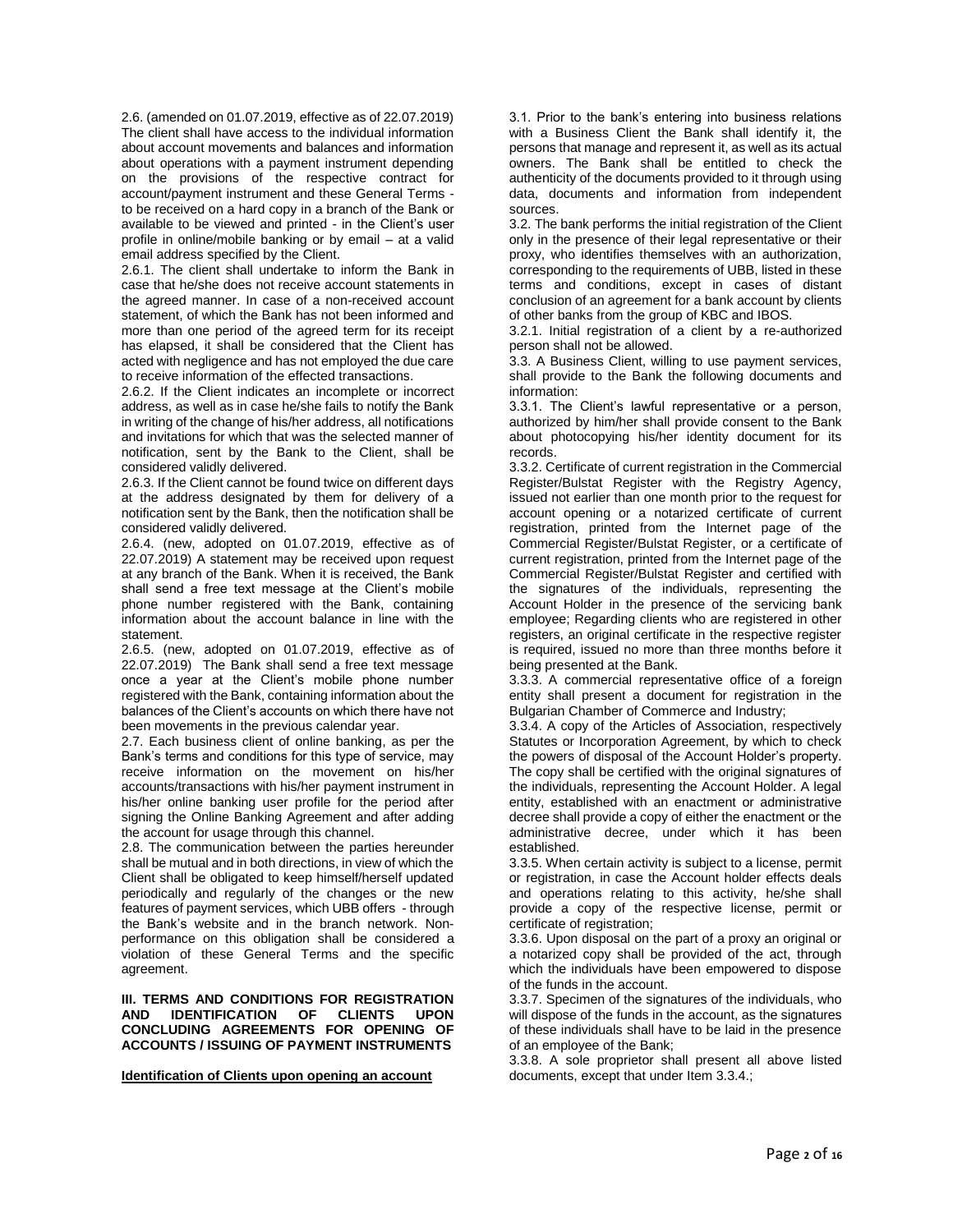3.3.9. A legal entity that has not been registered in the Republic of Bulgaria or a company, which is not a legal entity and has been registered abroad, shall provide documents, certifying its proper incorporation and existence, as well as all documents, analogous to those above, by taking into consideration the requirements of the applicable law.

3.4. The Bank shall be entitled to also require other documents by its own judgment, of which it shall inform the Client (for example declaration forms regarding the introduced by the Bulgarian legislation automatic exchange of financial information with foreign jurisdictions, bank references, documents for rented premises, paid communal services, etc.). Besides the indicated documents the Bank may also require from the Client other documents in view of the particular product, adherence to regulatory requirements or implementation of good banking practices.

3.5. The Bank shall be entitled to refuse registration and account opening to a client, without the obligation to motivate the reasons for its denial.

3.6. The registration data of the Client may be amended after certifying the respective circumstances before the Bank through official or notarized private documents. Changes, subject to entry into public registers, shall only have effect in relation to the Bank since the moment of its being informed in writing by the legal representative or proxy, pursuant to the current general Terms, of the occurred change.

3.6.1. Changes in the data about specific payment instruments shall be declared with the respective sample forms of the Bank.

3.6.2. Upon signing an agreement for opening a new account / issuing of a new payment instrument of an already registered client, the same shall present only updated data, in case there are changes after the initial registration or data, required according to the specifics of the Agreement for the respective payment instrument.

3.6.3. In case of ambiguity in data regarding a Client, the Bank may deny performance of a transaction until the due certification of the occurred changes in the data.

3.7. Identification of employees of a business client, willing to use the mass payroll service, shall be performed under the procedure of the General Terms on Payment Services for Individuals.

3.8. Upon changes in the individuals, authorized to dispose of the amounts on the account, the legal representative of the Client, respectively an empowered by them individual with an authorization, in accordance with the requirements of the current general Terms, shall immediately notify the Bank. In the cases of persons, using also online banking, a Data Amendment Card shall be additionally submitted. The Bank shall terminate the payment of amounts under a letter of attorney when the bank has been notified in writing that the letter of attorney has been either terminated or revoked. The Bank shall not be held responsible, when it has not been timely notified in writing of the withdrawal or termination.

#### **Terms and conditions for working with persons authorized by the Client**

3.9.1. Account disposal by a proxy shall be allowed in all branches – in case that the letter of attorney has been input in UBB's Authorities Verification Electronic System. The Account Holder will be able to restrict the proxy's disposal to particular branches, as stated in the letter of attorney. The letter of attorney shall be provided by the empowered person in original or a notarized copy, laid from the original.

3.9.2. Upon disposal of amounts on the account by a proxy, they shall identify themselves with the ID document described in the letter of attorney. The Bank shall also accept the representative's identification with a re-issued document (upon validity expiration of the one, entered in the letter of attorney). The letter of attorney shall clearly indicate the will of the Client for the proxy to dispose of the amounts on the account through the respective payment instrument.

3.9.3. Account opening by a re-authorized person shall not be allowed. Effecting of operations by a re- authorized person shall be allowed only in the cases when the Account Holder has indicated in the initial letter of attorney that the authorized person has the right to reauthorize.

3.9.4. Should the power of attorney contain complicated assumptions, amount limits or other specific restrictions or requirements of the account holder, the Bank may either demand opening of a special purpose account or refuse the rendering of the service to the client.

3.9.5. In case the Bank has not been notified in advance and in writing by the Account Holder that a proxy would appear on his/her behalf, as well as regarding the range of the latter's powers and in case the presented letter of attorney contains texts of vague application, as well as in other explicitly listed in the current general Terms cases, the Bank may refuse the rendering of the service to the proxy without justification of the authorization clauses' interpretation.

3.9.6. Upon a change of persons, authorized to dispose of the amounts in the account, the Account Holder shall immediately notify the Bank in person. In case of nonnotification, the Bank shall have the rights pursuant to Art.3.9.7. In addition, a Data Amendment Card shall be submitted, in the cases where the individuals use e-online banking.

3.9.8. The bank accepts that letters of attorney for disposing of current accounts and savings deposits also relate to deposits, opened to them.

3.9.9. The Bank does not accept letters of attorney from Clients if the notarization date on the Client's signature is more than 5 years earlier than the date of the proxy's visit to the Bank.

3.9.10. For the purposes of representation through letter of attorney, notarized by a foreign notary, it is necessary that the proxy should personally deposit the letter of attorney at the Bank.

**Letters of attorney with notary certification of the signature, letters of attorney, notarized by the Bulgarian consular officers abroad; letters of**  attorney, notarized by bodies of **administration in the Republic of Bulgaria and judges for registration; letters of attorney, notarized by foreign notaries**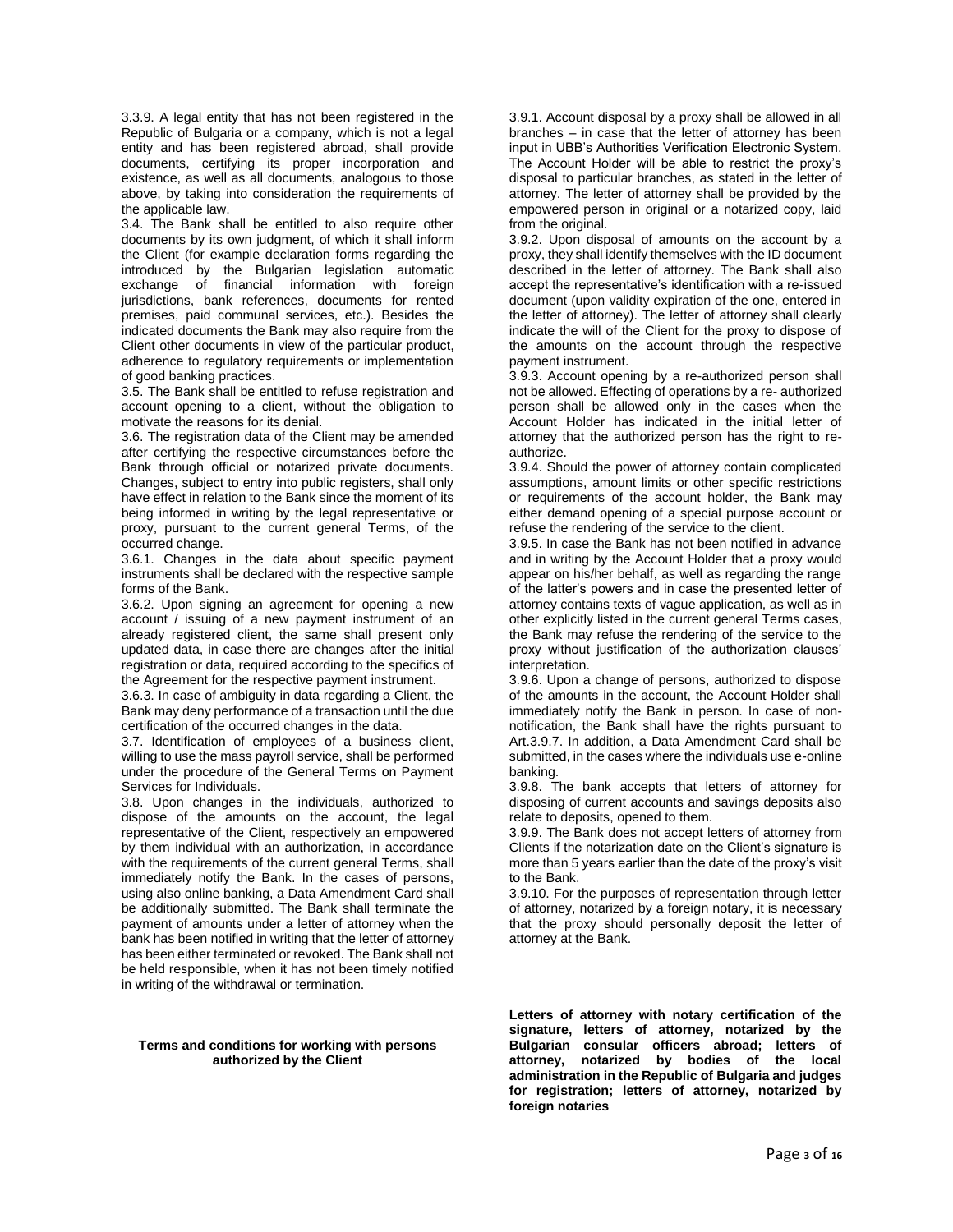3.10. For the receipt of bank payment cards and their personalized protection characteristics, as well as means for authentication for access to online banking, the Bank does not accept letters of attorney with authentication of the Client's signature performed by bodies of the local administration in the Republic of Bulgaria and judges for registration, under item 83 of the notaries and notary activity act, as well as foreign notaries.

3.11.. The bank accepts letters of attorney for disposal of Client's funds, performed through a proxy with a letter of attorney, notarized by foreign notaries only from the United States of America, Canada and the Member States of the European Union.

3.11.1. Letters of attorney, as well as other official documents, drawn up in a foreign country, shall be presented to the Bank certified in a Bulgarian Embassy or Consulate in the respective country or legalized, respectively accompanied with an "apostille" and translated in Bulgarian by a sworn translator with a notarized signature.

#### **Authorization regarding remote access payment instruments**

3.12.1. Remote access payment instruments (bank cards, online/mobile banking) shall be used personally by the Account Holder, as he/she shall not be entitled to authorize third persons to effect actions with the payment instrument, nor shall he/she cede it to third parties for performing operations with it.

3.12.2. The Bank shall accept proxies to sign agreements on behalf of the Account Holder, as well as to receive a payment instrument and its personalized security features after its issuance/re-issuance by the Bank on condition that the letter of attorney contains an explicit clause about such actions.

3.12.3. The Bank shall not provide a PIN code via SMS to a mobile number, submitted by a proxy. The mobile number of the holder shall have to be submitted by him/her in person at the Bank, otherwise a PIN code shall be provided to the proxy solely in a written form.

3.12.4. The Client has the option to authorize another person with access to the account, of which the former is a holder, through an additional debit bank card, issued to the main one. In case of a request for a card with the service for PIN code receipt via SMS, the code will be sent to the mobile number of the additional card holder, entered in the system upon its opening as a client of the Bank.

# **Revocation of a letter of attorney**

3.13.1. The revocation of a letter of attorney shall be made in writing and explicitly by the Account Holder as this may be performed personally in any branch of the Bank or through a written notification, sent to the updated head office address of the Bank.

3.13.2. The Bank shall terminate the rendering of payment services based on a letter of attorney, when it has received a notification in writing that the letter of attorney has been terminated or revoked. The Bank shall not be held responsible, when it has not been timely notified in writing of the withdrawal or termination.

3.13.3. The appearance of a new proxy shall not terminate the former proxies' powers.

# **Letters of attorney for receipt of documents or for submission of signed payment orders**

3.13.4. The legal representative of a business client may empower a person to perform certain activities – for receiving bank documents, depositing of cash and submission of payment orders at the Bank through filling out a standard form of the Bank. The documents, treating the disposal powers, shall have to be signed by the authorizer, while the authorized person shall be their bearer.

# **Servicing in the bank's branch network**

3.14. Each business client may be serviced in a convenient to them branch of the Bank.

# **IV. ACCOUNT TYPES**

4.1. The Bank shall open the following account types to Business Clients:

- 4.1.1. Current accounts;
- 4.1.2. Term deposits to current account;

4.1.3. Accounts of individuals, necessary in terms of profession or economic activity, practiced by them, requiring a registration under the procedure of the Act on BULSTAT Register.

4.1.4. Liquidation accounts for storage of funds of entities in liquidation

4.1.5. Accounts of state budget spending entities;

4.1.6. Retention accounts for storage of funds, provided for establishment of a legal entity

4.1.7. Special accounts for storage of funds of entities with initiated bankruptcy proceedings;

4.1.8. Accounts with a special regime and purpose and with a guarantee function (escrow accounts).

4.2. The Bank may also open other account types, apart from the above described, upon preliminary agreeing the particular terms and conditions with the Client.

4.3. Within the frameworks of the above-described account types the Bank may provide to a particular group of clients target products, which specific terms and conditions are regulated in the respective agreements for these products.

# **Current accounts**

4.4. The Bank shall open a current account for an indefinite period in the name of the Client, in and from which against consideration fund transfers and deposits shall be received and payments shall be effected within the available amounts.

4.5. The client may use an overdraft on the account up to a preliminary defined contractual limit, based on a separate agreement, concluded with the Bank.

4.6. The Bank offers the service of payroll processing for the employees of a business client from the latter's current account, as for this purpose the employees shall have to be holders of accounts with debit cards, issued to those by UBB or by another local bank.

**Term deposits to account**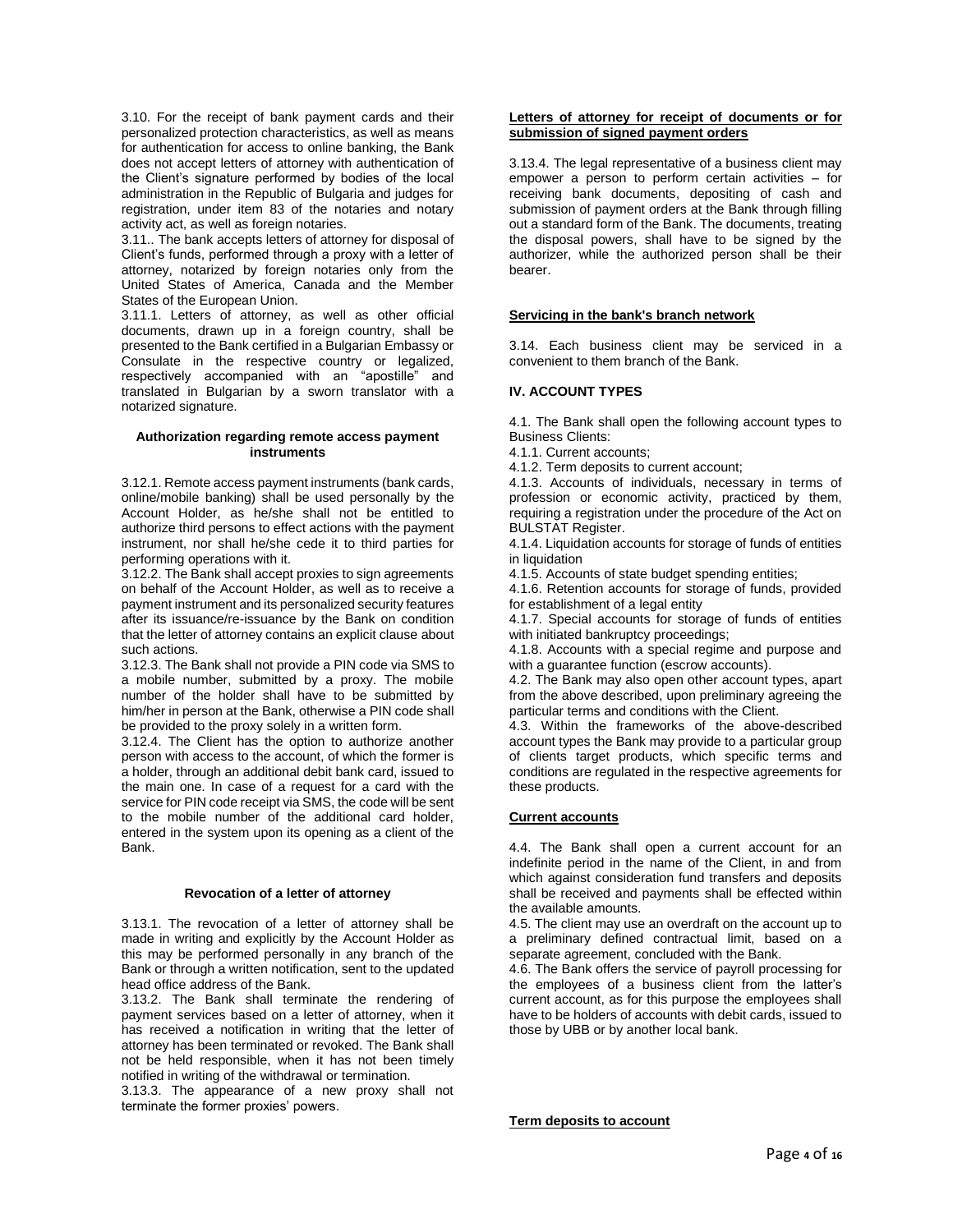4.7. Agreement for a term deposit to an account may be signed on condition that the Client is a holder of a current account in the same type of currency, in which he/she wishes the term deposit to be opened. The individual features of the selected deposit type shall be indicated in the respective agreement and the Tariff.

4.8. The disposal of the deposit shall be made through the account, to which it has been opened.

4.9. On the maturity date the Client may select one of the following options:

4.9.1. To renew the deposit over the same period, as the principal shall include also the accrued interest from the previous period;

4.9.2. The deposit may be renewed for the same period with the amount of the initial principal, as the accrued interest could be posted to the account, to which the deposit has been opened;

4.9.3. To terminate the deposit, as the principal and the accrued interest may be posted in the account, to which the deposit has been opened;

4.9.4. For separate deposit types the Client may select the accrued interest to be posted to an account, different from the account to which the deposit has been opened.

4.10. The Client may terminate an Agreement for a term deposit, without penalty in the accrued interest, on the date specified in the Agreement. If this date is a nonbusiness day, the closing shall be performed on the first business day, following the date of the period's expiry.

4.11. Upon early termination of the agreement or upon enforcement actions, the Bank shall accrue interest on the amount for the time of its actual staying on deposit at a reduced interest rate, determined in the Interest Rates' Tariff.

4.12. In case of termination of an agreement for a term deposit in foreign currency the amount, which is smaller than the smallest denomination banknote in the respective foreign currency, shall be paid in BGN equivalence according to the buy exchange rate of UBB.

# **Retention Accounts**

4.13. The Bank shall open retention accounts for the following purposes:

a. capital raising for incorporation of a legal entity;

b. for increasing the capital of an already established legal entity;

c. for raising the full amount of the company's capital increase, as registered with the respective District Court 4.14. In case a Client requests opening of a retention account in a foreign currency, other than euro (EUR), he/she agrees to take the risk of a change in the exchange rate, which may result in a change in the value of capital.

4.15. Disposal of funds, deposited in a retention account for incorporation of a legal entity shall be made after presenting in the Bank a Certificate from the respective competent body that the company has been established and the establishment has been properly registered. No partial disposal of funds shall be allowed.

4.16. In case within a 3-month period of opening the account the respective management body fails to certify before the Bank, that the company has applied for registration before the Registry Agency, depositors may withdraw the installments they have made in full amount.

#### **Liquidation accounts for storage of funds of entities in liquidation**

4.17. UBB shall open liquidation accounts with holderentities, for which there is an initiated liquidation procedure. A liquidation account agreement shall be signed with the client. For the purpose of opening a liquidation account a copy of the act for declaring liquidation and appointing of liquidators shall be presented, certified by the authority, which has issued it and a specimen of the liquidators' signatures.

# **Special accounts for storage of funds of entities with initiated bankruptcy proceedings**

4.18. UBB shall open special accounts to entities undergoing bankruptcy proceedings. A Special Account Agreement shall be signed with the Client. For opening a special account a court-certified copy of the ruling for opening bankruptcy proceedings and appointing an assignee in bankruptcy shall be presented, as well as a specimen of the signature of the assignee in bankruptcy.

#### **Accounts with a special regime and purpose and with guarantee functions**

4.19. Accounts with a special regime and purpose shall be opened after preliminary coordination with the Bank if the Account holder wishes UBB to monitor the fulfillment of particular disposal schemes, incl. justification, administration of the performance of deals of substantial value, where the Bank acts as a guarantor for payment of the amount upon proving certain conditions.

4.20. The Bank shall open such accounts upon submission by the parties under the deal of a written request, describing the deal, its purpose and the Bank's guarantor function.

#### **Interest terms**

4.21. The Bank shall accrue interest on the account balance, in accordance with the interest rate, applicable to the specific account type, indicated in the IRT. Amounts below the minimum balance, specified in the FCTBC, shall not bear interest.

# **V. TERMS AND CONDITIONS FOR EFFECTING PAYMENTS**

5.1. Account funds shall be disposed of through payment documents, containing all required by regulations essential requisites, as well as regulated remote methods for effecting transactions through bank cards and online/mobile banking, while observing the specific characteristics of the separate account types, the legal requirements and the terms and conditions of the Bank. 5.2. The Bank shall effect payments from the account only by order of or upon the preliminary consent of the Account Holder, under the terms and conditions set by the latter, up to the available account balance and the approved overdraft. The Bank shall not perform partial payments under separate orders or requests for payment. An exception to these rules shall be made only for enforcement actions as provided for by law, in the cases of ex-officio collection under the procedure of Ordinance Nº 3 of the BNB, as well as upon refunding amounts received in the account as a result of error or incorrectly effected operations (ex-officio rectification transfers).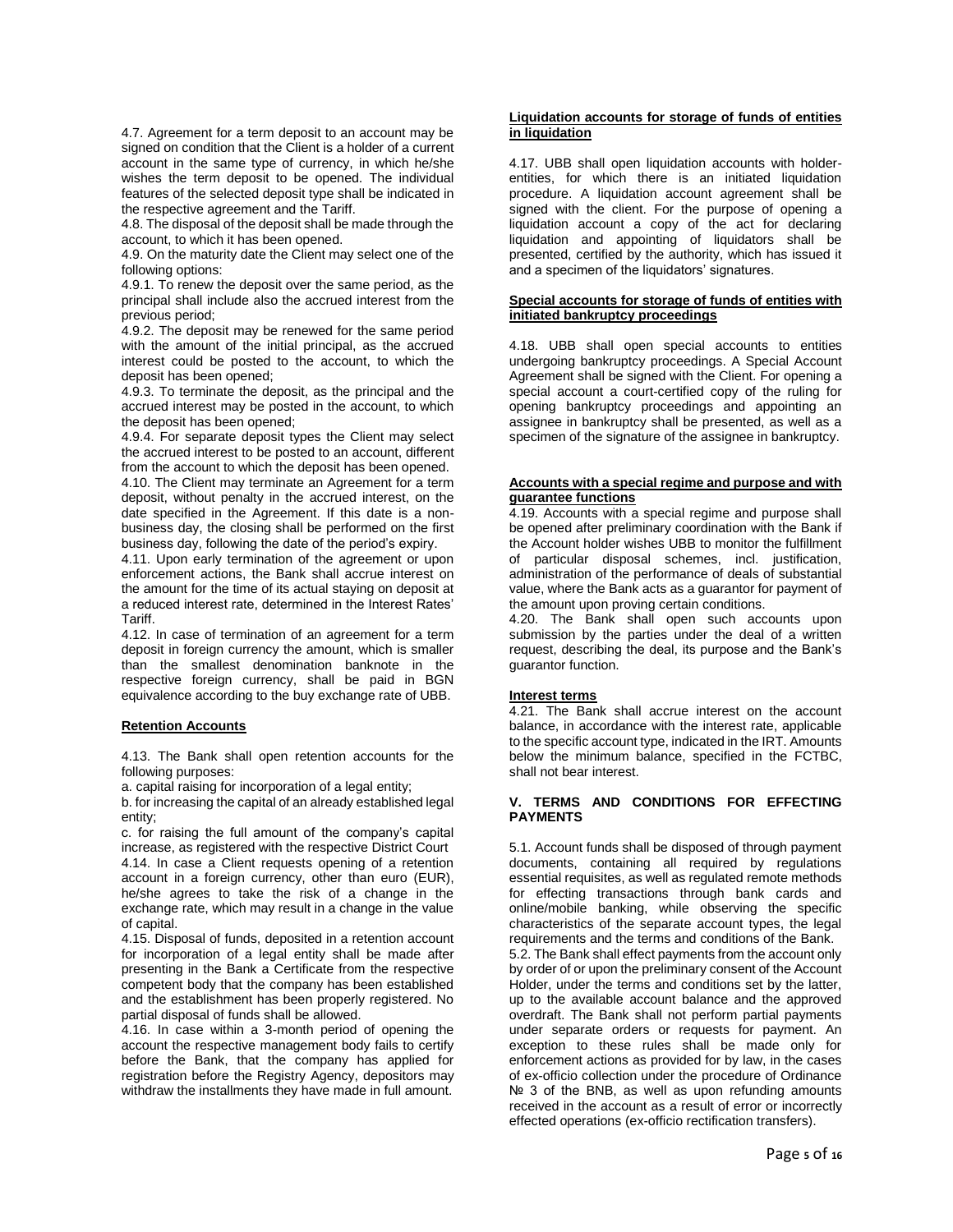5.3. The Bank shall effect the payments in the chronological sequence of receiving payment orders / request, except for the cases of enforcement collection of receivables and ex-officio rectification transfers.

5.4. The types of payment operations, performed by the Bank, are, as follows – withdrawal and depositing of cash; ordering and receiving credit transfers; mass payroll order for crediting the accounts of a business client's employees, ordering and receiving cash transfers; giving a consent for direct debit; ordering and receiving direct debit requests; payment operations with a card. **Expenses** 

5.5. The Bank shall accept for execution credit transfers with the following instructions in terms of expenses:

5.5.1. Shared (SHA) – the payer and the beneficiary shall pay the fees and commissions respectively to the payer's bank and the beneficiary's bank, as the correspondent bank may deduct expenses from the fund transfer amount.

5.5.2. At the expense of the payer (OUR) – the payer shall pay all fund transfer fees, including those of the beneficiary's bank;

5.5.3. At the expense of the beneficiary (BEN) - the beneficiary shall pay all fund transfer expenses, including those of the payer's bank.

5.6. The restrictions on determining the expense allocation manner are specified in the Bank's Tariff, Fund Transfers Section.

5.7. The client shall undertake to pay all fees, commissions, interest and other due amounts, as indicated in the Tariffs of the Bank, including exchange rate differences (in case the Bank performs currency conversion upon a received transfer in a currency, different than the currency in which the account is maintained).

Authorization of payment operations

5.8. A payment operation is considered authorized from the moment, in which the Client (Payer) has:

5.8.1. Submitted a duly signed payment order (upon effecting a credit transfer or cash operations), submitted a mass payroll order (for transfer of salaries) or has given a written consent in a branch of the Bank (upon effecting a direct debit) or

5.8.2. With a remote method she/he has:

a. Submitted a payment order or has given consent through the online banking or mobile banking channel, while observing the specific requirements for operation through this channel;

b. payment operations with a card are allowed after giving consent and identification of the empowered card holder in one of the following ways:

> Upon transactions at ATM - through entering a PIN;

- Upon transactions at a POS terminal through signature on the receipt from POS and/or entering a PIN;
- Upon payments without the physical presence of the card - for mail/telephone orders - through entering a three digit code, printed on the back of the card (Card Verification Value /CVV/ or Card Verification Code /CVC/);
- Upon payments without the physical presence of the card for payment of goods and services at Internet traders: - for traders who do not support the 3D Secure protocol, recognized under the trade mark

"Verified by Visa" or "MasterCard Secure Code" - the number of the card, the validity date, a three digit code, printed on the back of the card (Card Verification Value /CVV/ or Card Verification Code /CVC/); - for traders, who support the 3D Secure protocol, recognized under the trade mark "Verified by Visa" or "MasterCard Secure Code" - the number of the card, the validity date, three digit code, printed on the back of the card (Card Verification Value /CVV/ or Card Verification Code /CVC/) and 3D secret code, entered upon use of the "Secure Internet Payments" service.

- Received sound and/or light confirmation for accepting the payment order (upon contactless payment at a terminal device, designated with the contactless payment logo up to a maximum amount, determined by the relevant card organization);
- Upon receipt of a payment order at the Bank, sent by the Client through a payment initiation service provider (PISP).

5.9. The Bank shall perform the payment operations under Item 5.4 of this Section, while keeping the cut-off time for receiving orders, the deadlines for execution and fee allocation principles, specified in FCTBC. When the payment order has been received on a non-working day or received on Saturday (in the branches of the Bank, which are open on Saturday), it shall be considered as received on the next working day.

5.9.1. In case by the cut-off time for receipt of payments to be processed within the current day, there is no balance provided in the account in order to effect the payment order, the Bank shall return the payment document to the Client or shall make it available for her/him in the branch where it has been submitted;

5.9.2. A payment order through online banking shall be submitted once-off for processing in the Bank's accounting system.

5.9.3. An order for a direct debit shall be submitted within business hours for work with clients of the Bank's respective branch, on condition that the payer is the holder of the current account with UBB. No cancellation of the order shall be possible after its receipt by the Bank. 5.9.4. The client may submit to the Bank his/her consent for direct debit, in which she/he may indicate terms and conditions under which the Bank is to debit her/his account upon a beneficiary's order. A copy of the consent shall be sent to the beneficiary.

5.9.5. The client may submit a mass order for payroll of its employees, as for this purpose she/he/it has to provide in advance an electronic file or a hard copy list of its employees' data.

5.9.6. (in force as of 13.05.2019) Periodic payments shall be effected after filling in and submitting an Order for periodic transfer in view of effecting automatic recurring payments - a sample form, stating the following:

- Account of the Client from which periodic payments will be made;
- Data about the beneficiary and its bank account (beneficiary's name, IBAN, bank and the bank's BIC code);
- Amount of the requested periodic payment;
- Day of the month for effecting the payments,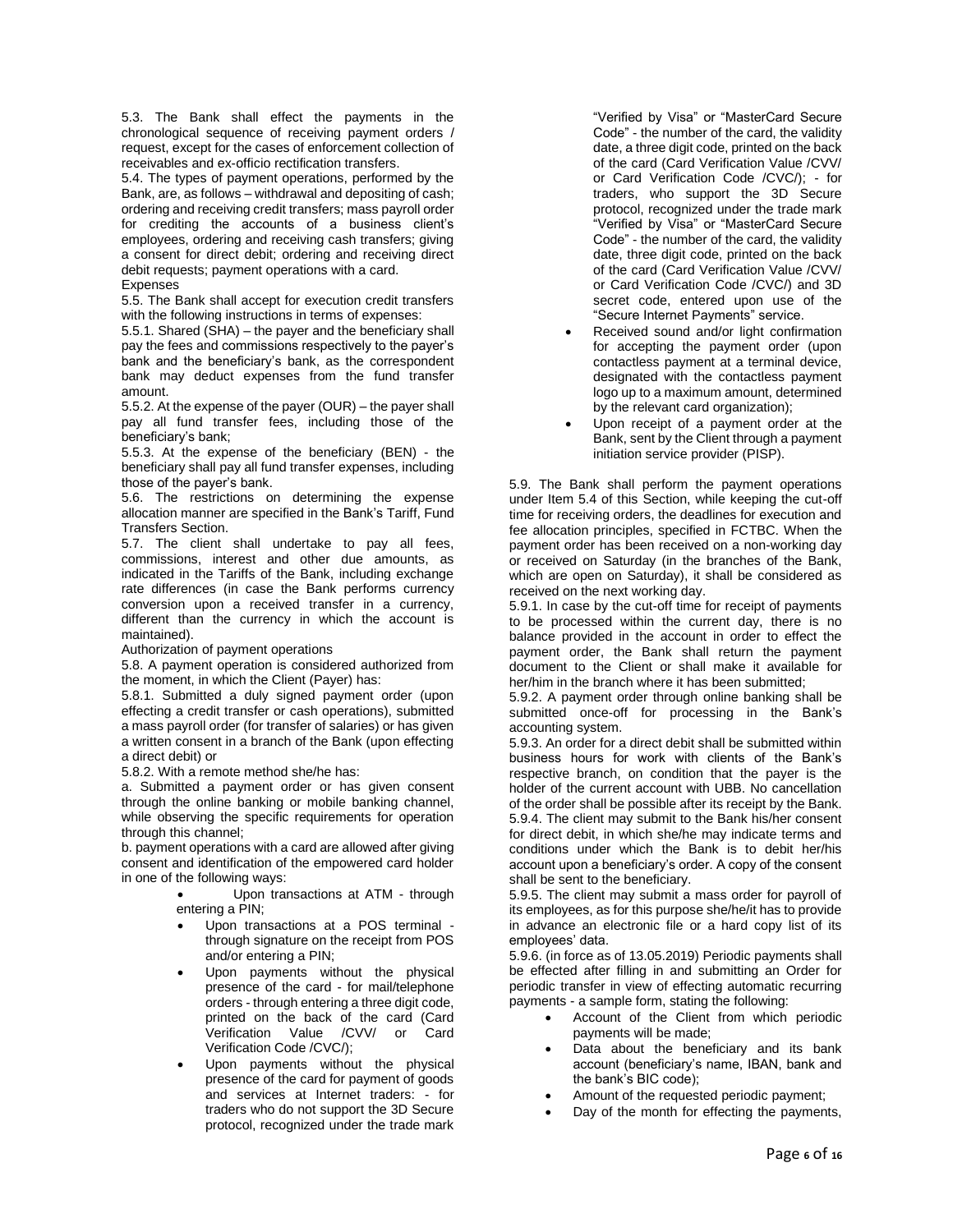on which the client's account will be debited with the indicated amount. In the cases when during various months such day is either a non-business one or non-existent, the payment shall be effected on the next business day;

- Payments' recurrence (frequency). The client shall select the transactions' frequency with the following options: one, three, six, nine months or one year;
- End date (date of last payment). Date on which the last payment will be made. In case such date has not been specified in the recurring transfer order, the latter shall be in effect until canceled (for an unlimited period of time);

Periodic payments may be:

- Intrabank payments (in the system of UBB) in the following currencies – BGN, EUR, USD, CHF and GBP. Fund transfer in foreign currency shall only be made in case the payer's and the beneficiary's accounts are in one and the same currency.
- Interbank payments routed to other banks on Bulgaria's territory – they shall be effected only in BGN.

In case the periodic payment is to be effected on a nonbusiness day or on Saturday, it shall be effected on the next business day. Periodic payments shall be with a transaction limit of up to BGN 10 000 or up to 5 000 currency units for intrabank transfers. In case there are not sufficient funds in the client's account, the periodic payment shall not be effected.

5.9.7 The client may cancel the payment and withdraw the submitted payment order only if its account has not been debited up to the moment of withdrawal. The bank administration costs for the cancellation shall be at the expense of the Account Holder and up to an amount, as determined in the effective FCTBC.

5.10. After a written notification to the Account Holder, the Bank may refuse to apply some of the forms for cash or electronic payment on account, including to refuse the effecting of a transfer in foreign currency in order to observe international requirements or risk limits of the Bank, as well as unfulfilled obligations under contractual relations with UBB.

5.11 The Bank reserves itself the right to change the cutoff time specified in the Tariff for receipt of payments, of which it shall notify the Client, according to the terms and conditions of Section I hereunder.

#### Additional documents

5.12. In case of cross-border fund transfers, as well as in case of payments between residents and non- residents within this country's territory, all documents, required pursuant to the Foreign Currency laws shall be provided. 5.13. Pursuant to the effective legislation and upon request by the Bank, the Client shall present a written declaration on the origin of funds.

#### Currency conversion

5.14. Upon a received or ordered fund transfer in foreign currency, different than the currency in which the account is being maintained, the Bank shall perform ex-officio currency conversion (arbitration) upon terms and conditions, specified in FCTBC.

5.15. Information on the exchange rates, applied by the Bank during the execution of payment operations, can be obtained in the banking halls and through online banking, as the used exchange rate shall be the one valid as of the transaction's time.

Right of refusal to effect ordered payments and ex-officio operations

5.16. The Bank may refuse to effect a payment order in case of ambiguity in the representative power of the person, submitting the payment order; unclear or illegibly filled in documents; lack of required documents relating to the payment; imprecise instructions; availability of international sanctions in relation to individuals, institutions or countries, related to the order, submitted by the Client, etc. The Bank does not accept customers involved in any kind of virtual currency activities (crypto currencies, bitcoins, etc.) and does not provide payment services related to such currencies, including, but not limited to any crypto currencies platforms.

5.17. In case since the latest active operation on account a period of over six months has elapsed (or other period according to the Bank's judgment), UBB shall apply additional measures for identification of the Client's representative, including also photocopying an identity document.

5.18. In case of erroneously received funds in an account of another holder due to an error of a Provider of payment services and regardless whether the Client is the payer or beneficiary of the transfer, the Bank shall be entitled to debit ex-officio the account with the amount of the incorrect transfer, by notifying the Client of the performed corrections. When funds have been received in the account as a result of fraud, the Bank shall be entitled to debit ex-officio the account with the respective amount and to effect an ex-officio rectification transfer to refund the improperly received amounts in an account of the payer or in an account of the payer's supplier of payment services, regarding which the Client gives her/his unconditional and irrevocable consent by accepting these General Terms and by signing the account agreement. 5.19. On the grounds of Ordinance № 3 of the BNB UBB is entitled to collect ex-officio from the account amounts, payable to it by the Account Holder, under receivables of UBB (i.e.: payment of interest, repayment installments under loans and credit cards, expenses for notification and collection of receivables, etc.), as well as under fees and commissions, payable to it by the Account Holder for rendered banking services, pursuant to the Tariffs, as of the moment of the amounts' deduction. If there are no funds in the particular account, the amounts may be collected from all other BGN or foreign currency accounts of the Account Holder with the Bank. In case the currency in the account/s is different than the currency of the debt, the Bank shall be entitled to purchase an amount equal to the amount of the debt (at the exchange rate of UBB for the debt currency), by also deducting the expenses made.

# **VI. REMOTE METHODS FOR ACCESS TO ACCOUNTS AND EFFECTING OF PAYMENTS**

#### **General principles for issuing, using and closing of remote access payment instruments**

6.1. Each Client may also dispose of his/her/its accounts remotely, by using remote access instruments, as follows: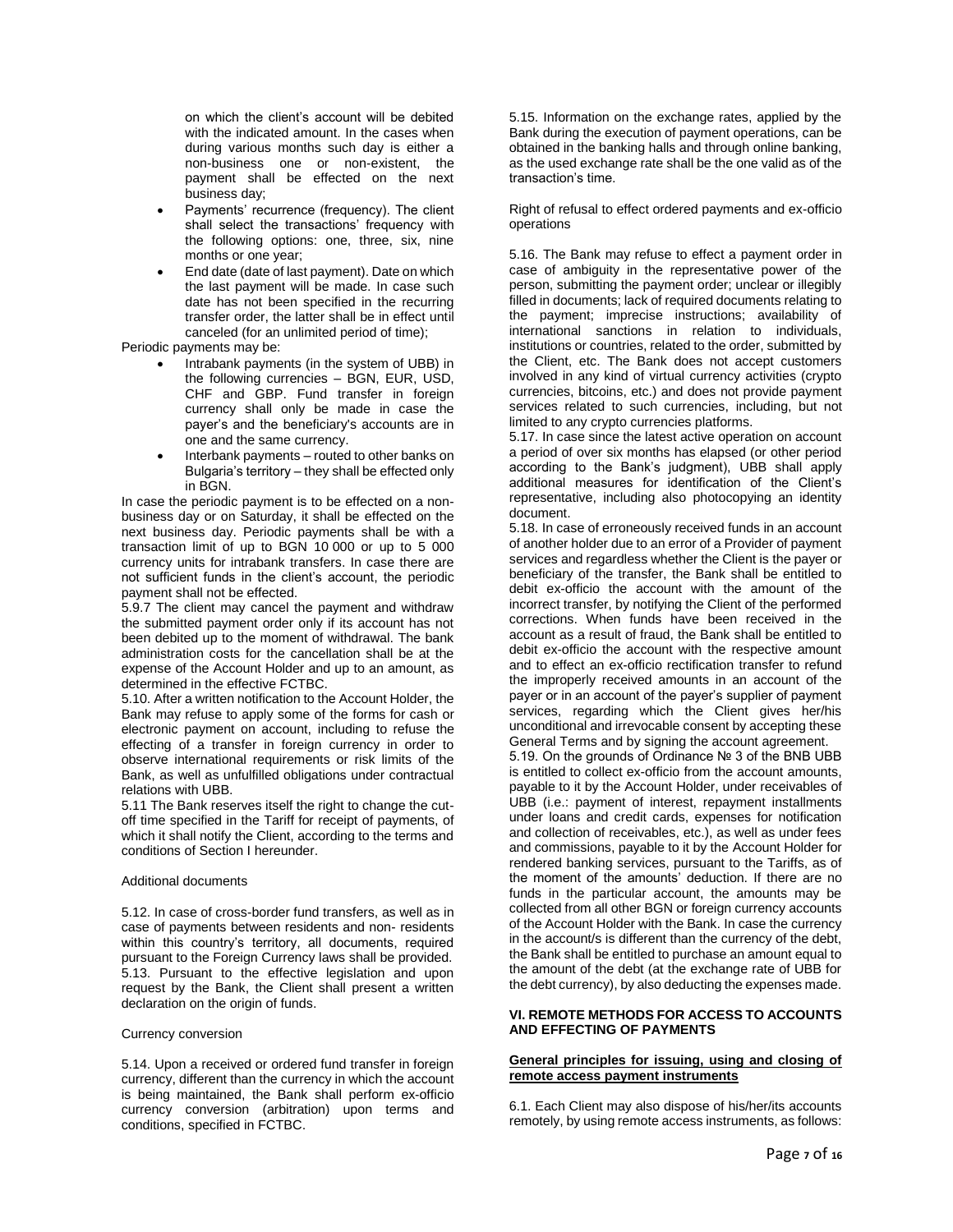6.1.1. online and mobile banking - after conclusion of a separate Agreement for online banking.

6.1.2. Debit/credit cards for business clients - after conclusion of a separate Agreement for issuing of a debit card and/or separate Agreement for the issuing of a credit card.

6.2. The Bank shall issue the payment instrument, for which an agreement has been signed and shall deliver it to the lawful representative/ proxy together with the respective protective means (PIN code, certificate, password, etc.), while ensuring its keeping secret from its employees and third parties;

6.2.1. Bank cards shall be issued within 3 business days after signing the respective agreement.

6.2.2. The generated passwords for online banking on hard copy are provided to the Client within a term of 5 (five) work days after their declaration.

6.2.3. UBB offers the following options for obtaining a PIN code to its clients using bank payment cards:

- on a hard copy for Clients, who have explicitly stated this manner of receipt;
- via SMS to a mobile number, submitted by the Client at the Bank in person, as the bank payment card shall be provided to the Client together with a letter with instructions for the necessary steps to receive a PIN via SMS..

6.3. Upon effecting transactions, the Client shall undertake to observe the security instructions for the respective instrument, given by UBB and shall monitor its periodic updating on the Bank's web site.

6.4. The remote access payment instruments shall be used only personally by the individuals, authorized by the Client (representatives by law or by proxy), with no third party authorization possibility.

6.5. The Client shall undertake to use the payment instrument issued to him/her and the respective means for its use and to store them duly and safely, by protecting them from being lost, stolen, forged, from unauthorized access, or usage in another illegal manner, destruction, breaking, scratching, de- magnetizing or other similar actions, making them unfit for use.

6.5.1. Each Client shall be obliged to regularly monitor the transactions with a remote access payment instrument and their reflection in the the accounts in the Bank, as described in item 5.9.2.

# **Notification in case of suspicion for illegal use and blocking**

6.6. In case of suspicion for illegal use of a payment instrument the Client shall immediately notify the Bank in view of undertaking the respective measures (blocking of the instrument, its re-issuing with a new number, change of a PIN code, etc.)

6.7. The Client shall immediately notify UBB of a destruction, loss, theft, some other unlawful deprivation, forgery or illegal use, disclosure of the secrecy of the respective means for access and authentication, related to the payment instrument (PIN code, passwords, client numbers, etc.), as well as of performing an operation with the payment instrument, which has not been authorized by the Client and of an error or irregularity in administering the account, found by him/her.

6.8. After notification in accordance with Item.6.6 the Bank shall block the payment instrument.

6.9. In case that the client uses the online or mobile banking service, the notification may be performed through one of the following 2 channels: At the Client Contact Center's phone number stated at www.ubb.bg or at a branch of the Bank, by submitting a data change form.

6.10 Upon availability of **objective reasons**\*, the Bank may re-issue/block the payment instrument, while notifying the Client as soon as possible.

\* **Objective reasons** means: Inclusion of a card in a list with compromised payment instruments, received by ICO or the presence of data for use of the card on devices, for which the Bank has information that they have been subject to manipulation; presence of a technical problem with a batch of cards; pre-term massive reissue, due to migration to a new standard or to a new software system, etc.

6.11. If the authorized holder enters three consecutive times a wrong PIN, the use of the card for transactions, based on PIN, is blocked automatically. Upon an attempt for additional use of an ATM, the card may be retained by the device.

6.12. Upon a forgotten PIN, and a request by the Client, submitted in writing at a branch of the Bank or via the Contact Center, the Bank will issue a new PIN on a hard copy or re-issue the card with a PIN sent via SMS, for which the Client will pay a fee, in accordance with the Tariff.

6.13. Unblocking of a payment card - permit for performance of operations with the card, after expiration of the reason for blocking. The request for unblocking is submitted as follows:

 In an office of the Bank - the unblocking comes into effect up to 4 /four/ work hours from the receipt of the written Request from the Client in an office of the Bank.

 Through online banking (for cards serviced through authorization system of UBB) - may be performed only for a card, which has been blocked by the Client through online banking. The card is available for use immediately after its unblocking by the Client.

Through the Client Contact Center

6.14. The Client's access to online/mobile banking, as well as the performance of payment operations through online/mobile banking may be blocked unilaterally by the Bank under the following conditions:

- For objective reasons, related to the security of the identification data or of the system and/or upon reasonable suspicion for unauthorized by<br>the Client orders, submitted through the Client orders, submitted through online/mobile banking through the use of the means of authentication.
- When the Client or a representative of theirs breaches with their actions the requirements of the active normative acts, of the current General Terms, endangers the security and the correct functioning of the service.

6.15. The bank shall notify the Client about the blocking of access/performing of payment operations and about the reasons, if possible, before the blocking or at the latest - immediately after that, unless the provision of such information is not allowed due to security considerations or the adherence to the normative requirements.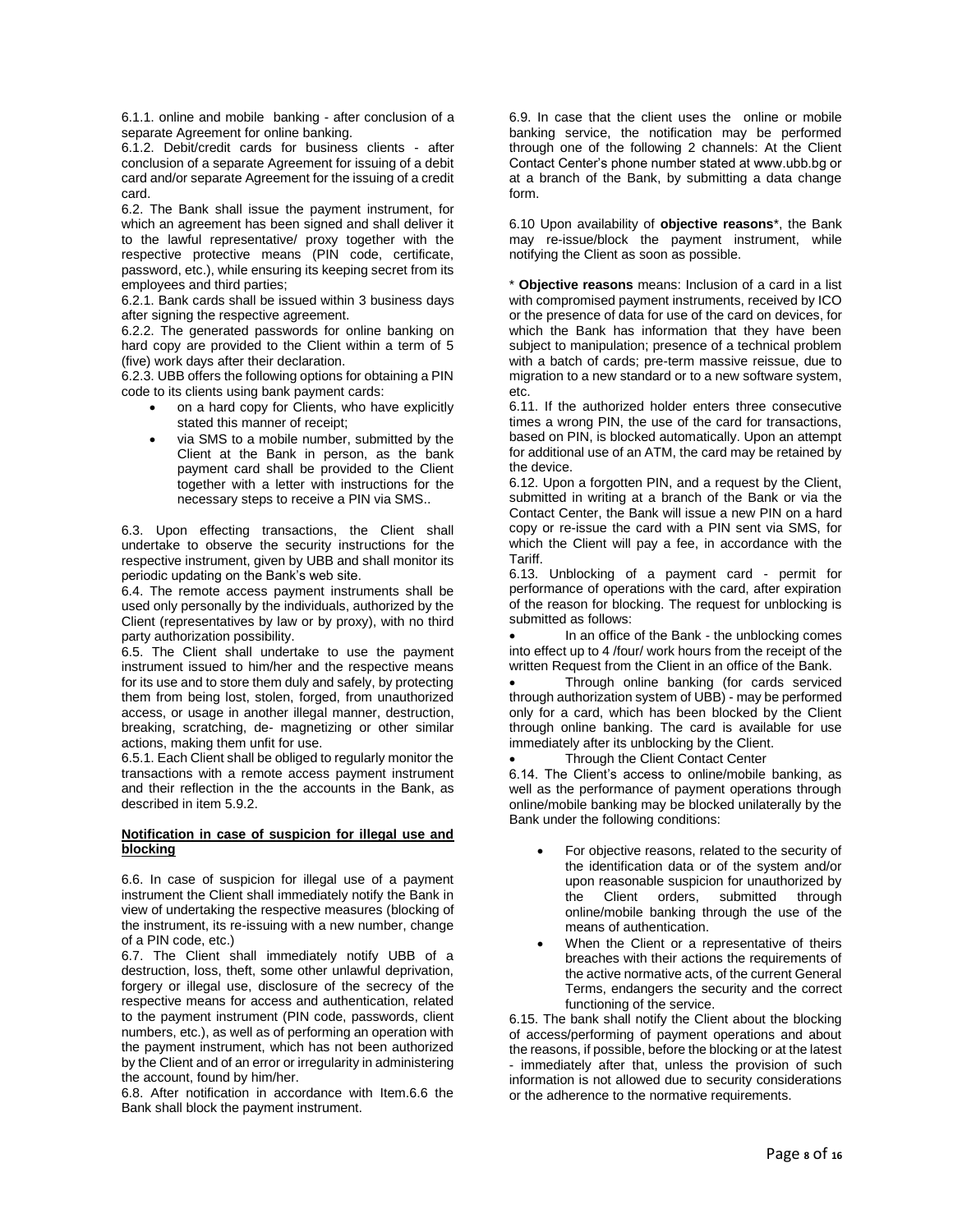# **VIA. ACCESS TO A PAYMENT ACCOUNT FOR THE PURPOSES OF SERVICES FOR INITIATION OF PAYMENT AND SERVICES FOR PROVISION OF INFORMATION ABOUT AN ACCOUNT**

6.15. A. When the payment account of the Client is accessible online, the Client has the right to grant third parties access to their payment account - suppliers of payment services for initiation of payment and payment services for provision of information for an account.

6.15. B. The client has to take reasonable care when choosing, assigning and using an AISP or PISP.

6.15. C. The Bank is not a party under the agreement between the Client and the respective AISP/PISP. The Client is entirely liable for the choice of AISP/PISP for determination of the conditions, under which the respective suppliers shall provide them such services, as well as to secure that these suppliers shall adhere to the relative to them arrangements between the Bank and the Client, related to these services. More specifically, the Bank shall accept incoming payment orders, related to a payment account of the Client and requests for information for a payment account of the Client, submitted through AISP/PISP and provided that it successfully identifies the Client, as outgoing from the Client. The Bank bears no responsibility for the provision by the Client to AISP/PISP of their personalized means of access to the payment account with the Bank. Supplier of payment services under provision of information for an account (AISP) does not have the right to submit orders for execution of payment operations from a payment account of the Client with the Bank.

6.15. D. The Bank has the right to refuse AISP/PISP access to the payment account in case that it establishes or has reason to think that it is present with unauthorized access or access to the payment account of the Client with fraudulent intent by AISP/PISP, including unauthorized initiation of a payment operation or initiation of a payment operation with fraudulent intent. In the cases described in the previous sentence, the Bank shall take the necessary measures to inform the Client, unless when the provision of such information is not allowed due to security considerations or in light of the adherence to normative requirements, obstructing the informing of the Client.

#### **VII. ONLINE BANKING, MOBILE BANKING AND ELECTRONIC NOTIFICATIONS**

7.1. UBB clients have access to the online banking (Internet banking on an electronic address https://ebb.ubb.bg), 24 hours a day, without a day off, as the payment orders are executed during the Bank's work hours, in accordance with the designated in the Tariffs dead lines for accepting and processing of BGN and currency transfers. The conditions, the instructions for use of the service and the technical requirements for the use of the service are published on the web-site for online banking in the sections "Security", "Frequently Asked Questions" and "Help".

7.2 Upon signing the online banking agreement with the Bank, the Client shall sign a "Registration card for online banking", stating the numbers of the accounts, for which he/she/it wishes to receive information and/or effect banking operations through the online banking channels, as well as the individuals that will operate with those and their rights for access to the system.

7.3. In order to use the online banking services, the Client shall also provide a mobile number for the authorized by them individuals, necessary for the receipt of SMS passwords/codes for activation and verification.

Upon log-in into the system for online banking for the execution of active operations, the Client shall identify themselves by:

a) user name, password for access to online banking and a one-off password, received as an SMS or generated by a hardware device, owned by UBB or by a mobile application for the operational systems iOS and Android. b) A certificate, issued by the Bank or a Qualified Electronic Signature (QES), registered in the system for online banking of UBB until the 1st of June, 2017, in combination with the means described in item 7.3.1. "A". The use of a digital certificate is optional

7.3.2. The signing of orders for payment operations is performed with user name and password for access or with a digital certificate (issued by the Bank/QES) For the confirmation of specific financial transactions, necessary is an additional entering of:

a) One-off password, generated by a hardware device, owned by UBB or by a mobile application for operational systems iOS and Android; or

b) Uniquely generated dynamic code for the respective payment, received by SMS on a mobile number to a Bulgarian mobile operator, designated by the Client; or

c) A combination of the previous two.

The Bank reserves its right to dynamically change the list of transactions, requiring use of additional means of authentication, publishing it in section "Frequently Asked Questions".

7.3.3. In order to enter the system for passive operations (references) it is only necessary to enter a user name and password for access.

7.4. The signing of the statements of the Client to the Bank before the execution of operations in the system for online banking through the means of identification and signature, in accordance with the specified in art. 7.3.1. and 7.3.2. has the effect of an electronic signature as per the Electronic Documents and Electronic Authentication Services Act (EDEASA), as - pursuant to art. 13, paragraph 4 of the EDEASA - the Bank and the Client agree that they will consider this signature for handwritten in their relationship.

7.5. The services of online banking shall be used only upon the order of the Client's lawful representative. Authorization for use of the service for online banking is performed if the requirements of the current General Terms are met. The bank shall be entitled to refuse acceptance of a letter of attorney, containing data which is incorrect, unclear or in discrepancy with such, contained in clauses of other provided documents. 7.6. Online banking offers the following services:

- Information for the updated balance of accounts;
- Information for account movements;
- 
- Information for deposits and loans
- Information for unaccounted card transactions
- inquiry for POS transactions for legal entities;
- inquiry of initiated direct debit transfer orders;
- information about FX rates;
- ordering of intrabank, interbank and mass payroll transfers, as well as direct debit transfer orders;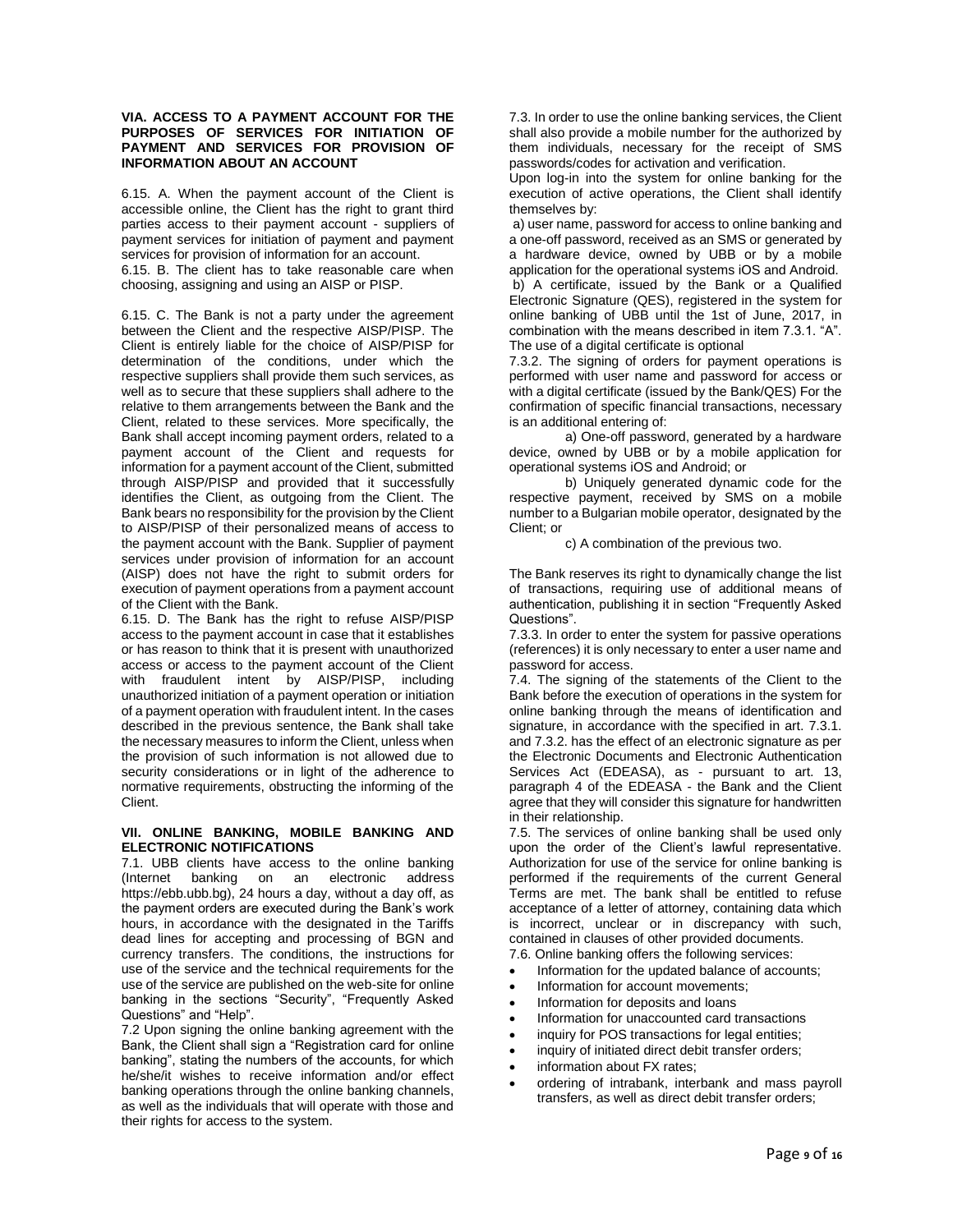- processing of received transfer orders for direct debits; cross-border transfer orders;
- Purchase-sale of currency between accounts of the Client on the Bank's exchange rate for the day;
- Import of files with paid transfers
- Request for cash desk withdrawals
- submitting of orders for trade in securities, for which an agreement for brokerage services has been concluded in advance
- Change of password for access to the system
- payment of liabilities for local taxes and fees

7.7. The Bank shall reserve itself the right to add new and amend the above listed services, by informing its clients through the respective channels, listed in item 2.1.

7.8. The Bank has the right to set limits upon the execution of payment operations through online banking and to impose other limitations, as well as to establish additional requirements, including procedural, when this is necessary due to the requirements of the effective legislation or maintenance of a level of security, in accordance with the technical standards and conditions for online banking.

7.9. Each change in the regime of work with online banking is executed after submitting the Data Amendment Card with the necessary changes, signed by the Client or by the duly authorized by them individual if the authorization requirements listed in the current General Terms are met, and deposited in a branch of the Bank.

7.10. Transfers through the online banking channels shall be effected, while observing the following terms and conditions:

7.10.1. Transfers between residents and non-residents, as well as cross-border transfers shall be effected while observing the requirements of the Currency Act and the enactments on its application. In case that in accordance with the effective laws additional documents, apart from the statistical form, are required (document-detailing the reason for effecting the transfer, declarations for financial loan and others), these shall be provided to the servicing branch, from which the Client disposes of its account, by 15.30 h. on the current day;

7.10.2. The bank may demand the provision of additional documents in electronic form or on a hard copy with regard to the execution of a specific transfer order by the Client, in accordance with the requirements of the active legislation.

7.10.3. Payment documents with specified future value date for execution shall be processed on the date indicated in the payment document, as the processing shall be effected automatically one- off at the beginning of the system day, upon ensured sufficient available balance in the account as of the end of the previous day. 7.11. The Client receives information after execution of an operation, as it is their personal responsibility to regularly acquaint themselves with this information, as detailed in item 5.9.2.

# **Mobile banking**

7.12. Upon signing an online banking agreement the Client is being provided with the opportunity to make inquiries on the accounts, requested for access via online banking, as well as to effect particular transactions via the specialized application for mobile devices on iOS and Android operating systems, called mobile banking.

7.13. The instructions and technical requirements on installing and using the application, as well as the comprehensive list of transactions and services, accessible through the mobile application, are described in online banking Channels section on www.ubb.bg, as well as in *Security Recommendations* and *FAQ* sections of the specialized mobile banking application.

7.14. The rules and regulations for online banking in the present General Terms shall also be applicable to the mobile banking, unless indicated otherwise herein or in the online banking agreement.

7.15. In order to activate the mobile banking application, the Client shall authenticate himself/herself by entering his/her user name, login password and code, sent to his/her mobile phone, valid for online banking. For access, inquiries, registration for services and placing payment orders to the Bank the Client shall authenticate himself/herself by entering the PIN code or finger print and an embedded software token set for the mobile application upon activation.

7.16. The signing of a Client's instructions to the Bank during the execution of operations through the mobile banking application via a PIN code or a fingerprint login shall have the effect of an electronic signature within the meaning of the Electronic Document and Electronic Authentication Services Act (EDEASA), as, on the grounds of Art. 13, Para.4 thereof the Bank and the Client shall agree that in their mutual relations they shall deem such signatures handwritten.

7.17. In case the Client operates with the specialized application through a compromised (rooted or jailbroken) device, upon each and every login in the application there will be a warning message on the screen of the device. The Bank shall not be held liable for payment operations, effected through using the specialized application from a compromised (rooted or jailbroken) device.

# **Electronic notifications**

7.18. (With effect from 01.07. 2019) The Bank's clients may subscribe for the Electronic Notifications service at a branch of the Bank. Through this service they will receive information via SMS/Viber/e-mail for their account movements and monthly account balances and via SMS/Viber for transactions with bank cards, as by submitting the request they also acknowledge acceptance of the terms and conditions for using the service, integral part thereof.

7.19. (With effect from 01.07.2019) A fee shall be due for the sending of SMS/Viber messages as per the Bank's Fees and Commissions' Tariff. The Bank reserves its right to send a determined by it number of free-of charge SMS messages to the mobile phone number, stated by the Client to the Bank, concerning transactions with bank cards, as the Client shall be entitled at any time to explicitly refuse their receipt at a branch of the Bank.

# **VIII. BANK CARDS**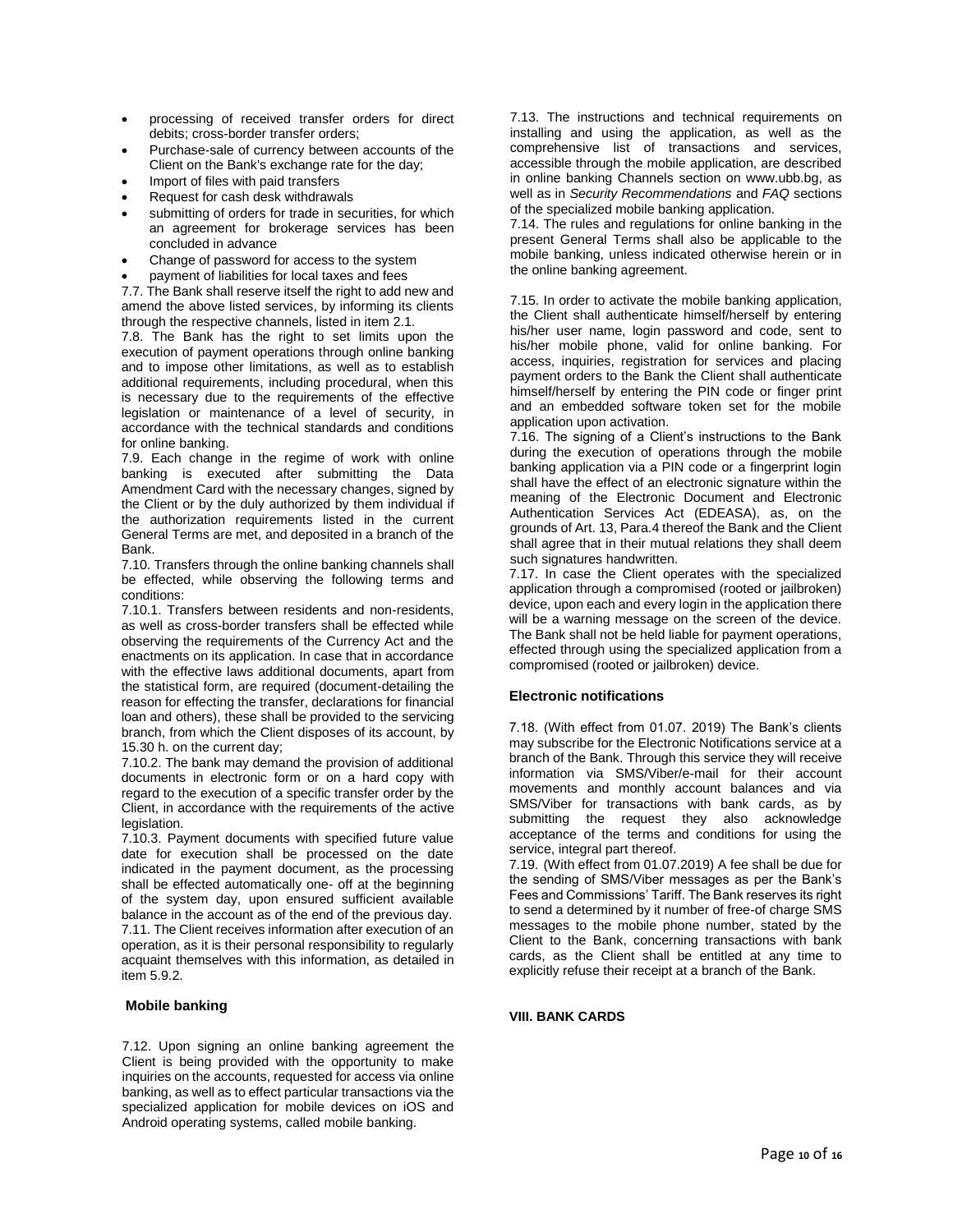8.1. The Bank payment card is a type of a payment instrument, on which information is electronically written and is used multiple times for identification of the authorized holder, to which the card is issued and provides remote access to the funds in a bank account and/or to a previously determined credit limit, agreed upon between the Client and the Bank.

8.2. The Bank (also referred to in this Section as Issuer) shall issue bank payment cards with requisites, in accordance with the standard requirements of the respective international card payment organization (ICO) and with a Personal Identification Number (PIN code), while for Visa and MasterCard cards also printed (embossed) name of the Cardholder on the front side. Bank cards, issued by UBB, may be used in Bulgaria and abroad.

8.2.1. The cards shall be issued together with a four-digit Personal Identification Number /PIN/, which is unique and known solely by the Client. The Personal Identification Number / the PIN code shall be provided via SMS to a telephone number stated by the Client in person, or on a hard copy, if the Client has explicitly indicated that.

8.3. The card is issued for a specific period, as the period of validity of the card is written in MM/YY (month/year) format on the front side of the card and expires on the last calendar day of the listed month.

8.4. To a payment account of a Business client, the Bank issues to designated by them individuals (card holders) international debit company cards with the logo of the International Card Organizations (ICO) VISA and MASTERCARD

8.5. For issuing of company cards the Client shall sign an Agreement and an Application form in a sample format, in which he/she shall provide to the Bank the data, needed for issuing cards.

8.6. In order to have company debit cards issued the Client shall have to be a Holder of a current account. Several company debit cards to the account may be issued to cardholders, specified by the Client. Cardholders shall receive their cards in person and shall be responsible for the card storage and use. Cardholders may dispose of the funds in the account of the main Holder only through the issued debit cards.

8.7. The card is property of the Issuer and shall be provided for use to the Cardholder after signing an agreement and other necessary documents.

8.8. To each Cardholder UBB AD General Terms on Payment Services for Individuals shall also apply, stating the operations that may be effected with a card, as well as specific rights and obligations of the parties.

8.9. The Client shall be held responsible before the Bank for all transactions, effected with the cards, issued to the nominated by him/her individuals.

# **IX. RESPONSIBILITIES OF THE PARTIES**

# **General provisions**

9.1. The bank shall not be held responsible for deals and legal relations, with regard to which the respective payment instrument or bank account is being used. The client shall be held responsible for all actions and obligations, originating from the use of a payment instrument or a bank account, including after terminating the agreement.

9.2. The Client shall be obliged to use the bank account, opened by the Bank, or the payment service, provided by the Bank, in compliance with the effective legislation, these General Terms and the applicable special terms for the respective bank account or payment service. The Client shall be obliged to act with due care, as she/he shall neither use the bank account or payment service, nor shall he/she permit third parties to use those for performing actions or achieving goals that are prohibited by law or may infringe upon the Bank's reputation.

9.3. In case of imposing restrictions on the part of local or foreign government authorities, which impede the effecting of a transaction and block the latter, UBB AD shall inform the Client immediately as well as render him/her the necessary assistance.

9.3.2. UBB AD shall not be held liable for transaction amounts, blocked due to order of either local or foreign government authorities, in accordance with imposed restrictions.

9.4. The Bank shall be entitled to block at any time the utilization of the account by the Client, including blocking entirely or partially the available funds in the account, as well as the payment instruments, used to access the account, in case of information that funds have been received in the account as a result of a fraud. For this act of the Bank the Client gives her/his unconditional and irrevocable consent by accepting these General Terms and signing the account agreement.

9.5. The Client shall be held responsible for orders, submitted by individuals, who have not been duly authorized through the Client's fault, such as: for example, who have presented a letter of attorney, compiled by the Client and containing vague provisions or individuals, to whom a payment instrument has been provided by the Client, which instrument is intended for personal use only.

9.6. The user of payment services, who has ordered the payment, shall be held responsible for the consequences occurred as a result of the wrongful or imprecise filling in of payment documents. Upon submission of an order for mass payroll to its employees, the client shall bear responsibility for the full correspondence between the submitted file/list of the employees' data and the completed payment order.

9.7. The Bank and the Client shall not be held responsible for the non-performance on their obligations in relation to an agreement for using a payment instrument or a payment account, having occurred as a result of extraordinary technical reasons, such as information systems' failure, communication lines' disruption, electricity outage and others, as well as in case of extraordinary circumstances, such as natural disasters, general strikes, technical malfunctioning, which are beyond their control.

9.8. The bank shall not be held responsible, in case a payment operation has been refused due to technical or communication reasons in the systems of other operators, banks or other entities, involved in the payment process.

9.9. In the cases of remote submission of payment orders, the Bank shall maintain an archive of the conversation with the Client and all initiated operations through the respective channels. As a proof in case of chargebacks the archived data for each effected operation shall also be reviewed.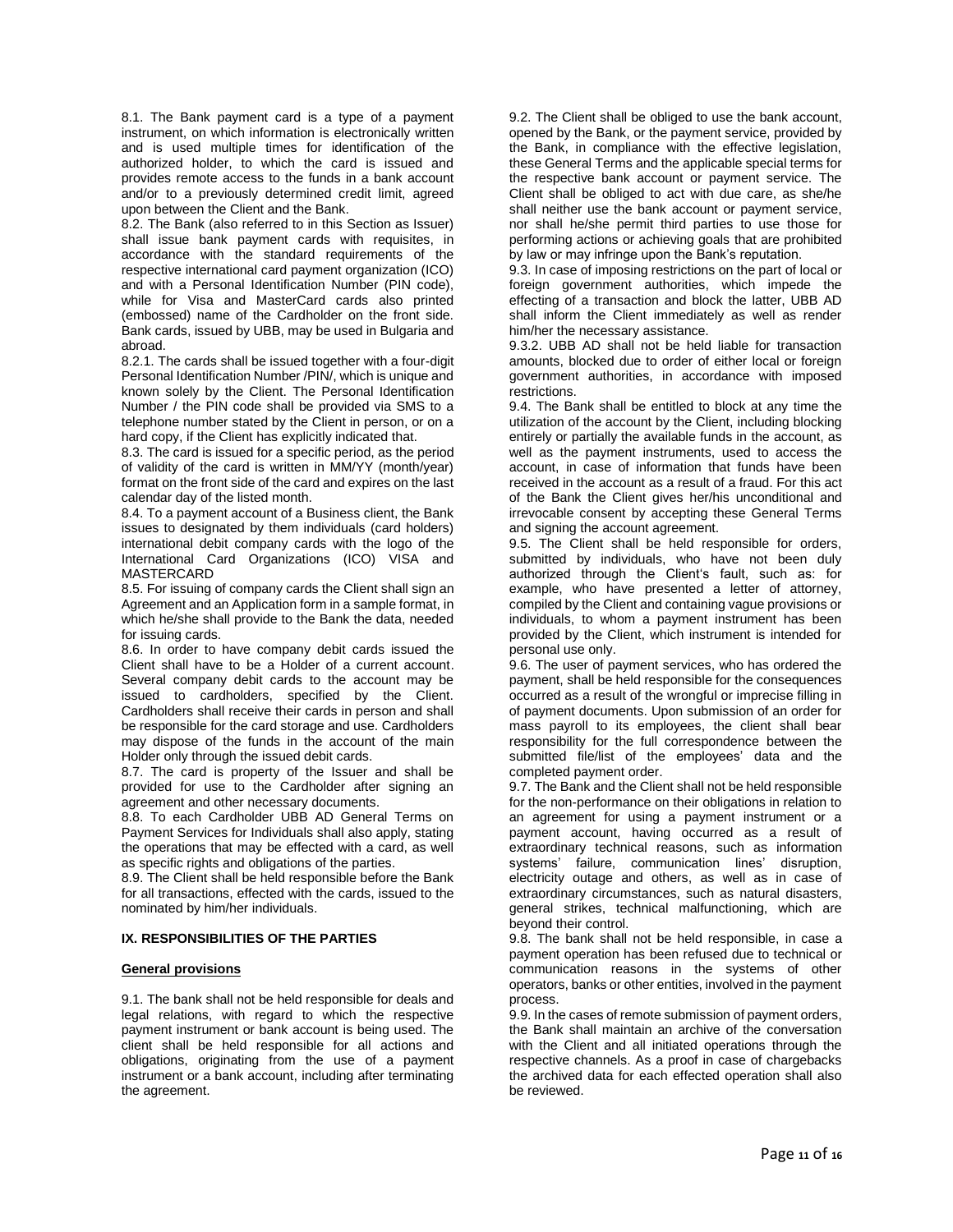9.10. In case of a disputed payment operation on the part of the Client, the latter shall bear the burden of proof that either its execution has not been authorized by it and/or that the operation has been imprecisely executed by the Bank. The Bank and the Client shall agree that in the cases when the Bank has registered utilization of a payment instrument through its personalized security features, those shall be considered sufficient evidence that the payment operation is authentic and has been authorized by the Client, unless proven to the contrary by the latter.

9.11. In the cases when the Bank is held responsible for imprecisely effected, erroneous or unauthorized operations, in order to engage its responsibility, it is a mandatory condition for the Client to have informed the Bank without unjustified delay of the imprecise, erroneous or unauthorized transaction, after receiving information about its effecting.

9.11.1. Notification without unjustified delay shall mean the same will be done no later than 1 (one) day from the moment when the Client has found out for the executed, but unauthorized by them transaction;

9.11.2. In the cases when the Client has concluded an agreement for online banking with the Bank, unjustified delay shall be considered the expiry of more than 1 (one) day of effecting the disputed payment operation.

9.11.3. In all cases unjustified delay shall be considered the expiry of more than 14 (fourteen days) from the moment, in which the Client has received or respectively could have received (had such option been chosen) a statement on the movement on its account.

9.12. The Bank shall be held responsible for the damages, inflicted upon performing of unauthorized or imprecisely effected operations upon the use of a payment instrument, on condition that all individuals, using payment instruments on behalf of the Client, have performed on their obligations for protecting the personalized security features of the payment instruments and their obligations, listed in the current General Terms.

9.13. The Bank shall not be held responsible, in case representatives/ employees of a Business Client have acted with the aim to commit fraud or they have not observed their obligations for protecting the payment instrument and/or of its personalized security features and/or and the timely informing due to malice or utter negligence. Utter negligence shall mean the following non- exhaustively listed cases of failure to protect either the payment instrument and/or its personalized security features on the part of the Client:

9.13.1. The Client has failed to observe the requirements and the recommendations of the Bank, described in Security Section, published at the online banking page or the security recommendations, described in the Mobile banking application , with regard to payment operations, effected through online or mobile banking. The Client is obliged to inform himself/herself on a regular basis about amendments and supplements to those recommendations, as well as to observe them;

9.13.2. The Client has allowed the disclosure to and utilization by a third party of the former's means for electronic authentication, described in detail in Item.7.2 and 7.3 with regard to payment operations, effected through online banking.

#### **Imprecisely ordered payment operations – imprecise unique identifier (international bank account number – IBAN)**

9.14. The Bank shall not be held responsible for reimbursement of the amount of a payment operation in case of a valid, but incorrectly stated unique identifier on the part of the payer. In this case the Bank shall employ reasonable efforts in view of reimbursing the amount of the payment operation, for which the Client shall owe a fee, as specified in the Bank's Tariff, irrespective of the reimbursement efforts' outcome.

#### Imprecise text data

9.15. In the cases when imprecise text data has been stated upon effecting a fund transfer, the stated unique identifier (IBAN, with respect to bank accounts) shall have a priority.

#### **Imprecisely and wrongly effected payment operations**

9.16. The bank shall be held liable for consequences, occurred as a result of imprecisely effected orders of the Client.

9.17. When as a result of imprecisely effected by the Bank, but correctly filled in payment order, an account with an account holder, different than the stated in the payment order, has been credited, the Bank shall reimburse to the payer the amount of the imprecisely effected payment operation by the next business day, after it has been notified by the payer or after it has established the error itself, by initiating a rectification transfer through the beneficiary's provider of payment services.

9.18. In case the client is a beneficiary of an imprecisely effected transfer, as a result of error of another payment institution, the Bank shall be entitled to effect a rectification transfer upon the request of the payer's provider of payment services within one month of the date, on which the payer's provider of payment services was informed of the error. The Bank shall make the correction within 5 days of receiving the rectification request from the payer's provider of payment services.

#### **Operations unauthorized by the user of payment services**

9.19. In case of a payment operation disputed by the Client, the Bank shall refund to him/her the amount subject to the unauthorized operation if it has been informed by the Client about the aunauthorized payment operation in line with these General Terms and if the Client has proven that the payment operation has not been authorized by him/her and/or has been performed inaccurately by the Bank in accordance with art.9.10. of this Section. The Bank shall not be held liable for, nor shall it reimburse amounts to Clients, when the latter have failed to observe their obligations for safekeeping the payment instrument and/or its personalized security features and/or the timely notification due to malice or utter negligence.

9.20. The Bank shall refund to the Client the value of the unauthorized operation and when necessary, shall restore the account of the Account Holder to its state preceding the unauthorized operation, in accordance with the stated in this section, within a period of up to 40 (forty) days of receiving the notification.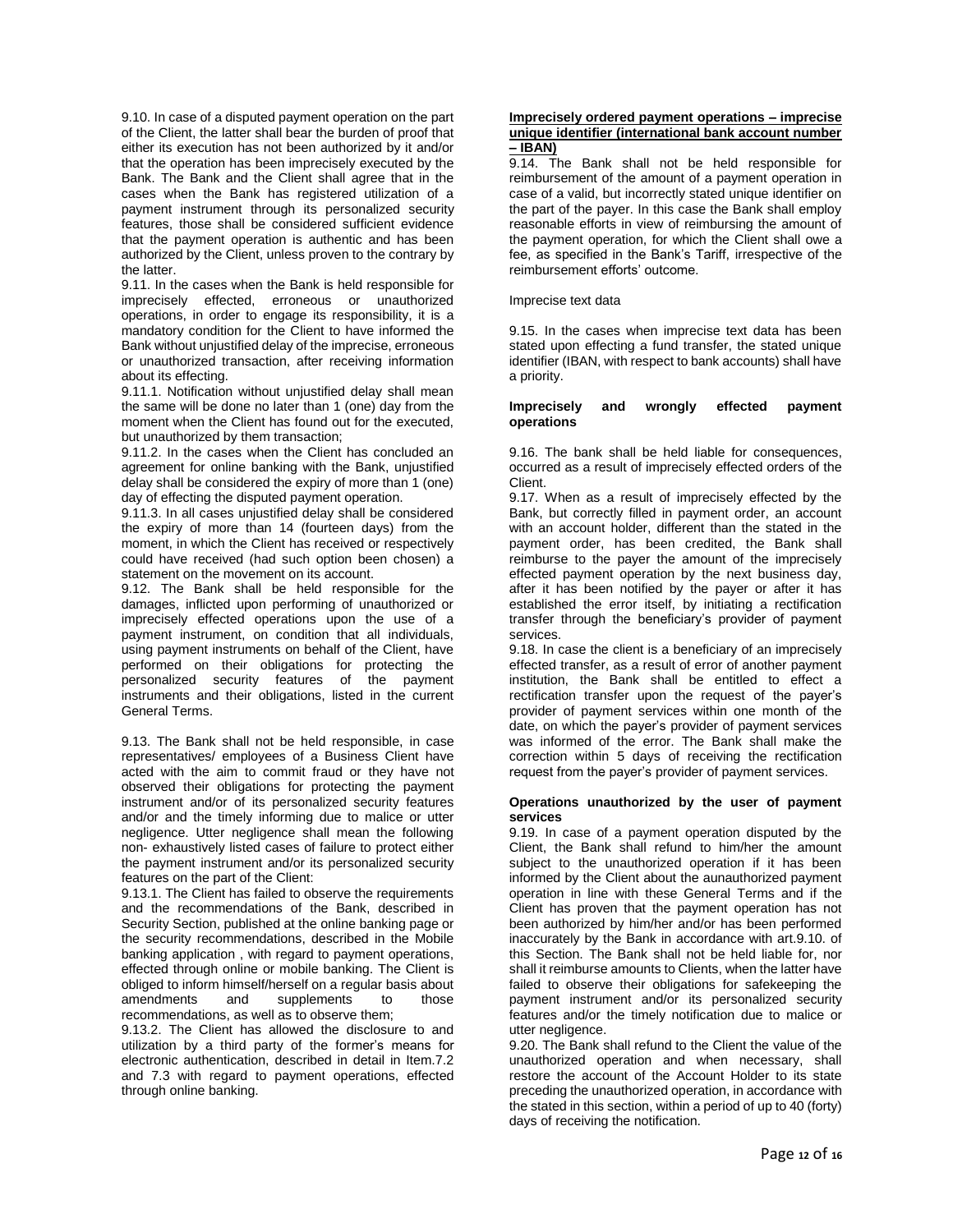9.21. The Bank shall ensure to the Client the possibility of informing it of unauthorized transactions at any time night and day, including on non-business days.

9.22.1. In case unauthorized transactions have been effected after the moment of notification, the Client shall not bear any financial damages, unless it has acted through fraudulent means.

9.23. The establishing of malice or utter negligence in relation to observing the Bank's instructions for protection of the payment instrument may also be effected through: investigation by the Bank; through litigation; upon investigation by police authorities or international card organizations (for payments with cards), before which a chargebacks procedure has been initiated. The Client shall provide its consent to render full cooperation for clarifying the circumstances subject to check.

9.24. In case of unsubstantiated chargebacks on the part of the Client, proven through the respective procedure, for transactions, actually effected by it or contesting the amount of such transactions, the Bank shall be entitled to terminate its relations with the Client, with regard to any used product, including also by making several or all of its receivables from the Client callable ahead of schedule.

# **X.TERMINATION AND CANCELLATION OF AGREEMENTS FOR ACCOUNTS AND PAYMENT INSTRUMENTS**

# **Terminating an account agreement**

10.1. In case the particular account agreement does not have a specified period or a special condition for termination, the Client may terminate the account agreement at any time without notice, on condition that, it does not have liabilities to the Bank or distrainment imposed on the account. For the purpose the Client shall submit in the Main branch a request for account closing, according to asample form of the Bank.

10.2. In case there is a distrainment imposed on the account, the Bank shall effect the order to close the account after informing the authority, which has imposed the distrainment and in case it has not received any order, impeding the account closing.

10.3. The bank may close an account, as follows:

10.3.1. with a written advance notice of 14 (fourteen) days, without providing the arguments for its decision, sent to the most recent address provided by the Client. In case the client is not found twice on different days at the address, the advance notice shall be considered as delivered.

10.3.2. After expiry of the period, for which the account has been opened or occurrence of a resolutive clause, specified in the agreement.

# **Termination of an agreement for online banking**

10.4. The agreement for online banking is signed for an indefinite period of time. The agreement shall specify a period for termination with a notice by either the Client or the Bank.

10.5. In case of submitted notice for termination of the agreement, the Bank shall execute the operations ordered by the Client before receiving the notification.

10.6. Upon termination of the agreement the Client shall be obliged to return all devices, received from the Bank in relation to using the payment instrument.

#### **Termination of an agreement for company debit cards**

10.7. Agreements for company debit cards shall be terminated with:

10.7.1. An advance notice in writing by the Client for refusal of the card's re-issuance, submitted one month before expiry of the card's validity period;

10.7.2. During the cards' validity period, with a one-week notice in writing by the Client, as all issued cards shall have to be returned upon submitting the notice. The Client shall be held responsible for all transactions under all issued cards by its request, posted in the Bank, irrespective whether their financial presentation in the bank succeeds the Agreement's termination date.

10.7.3. An advamce notice in writing for terminating the agreement for issuing of company cards, in case of disagreement with the limits, fees or interest rate terms, defined by the Bank, within a 2-week period of the first notice pursuant to the procedure of Item 2.3 of Section II of these General Terms, as the Client shall be obliged to return all cards as of the moment of submitting the notification and repay all amounts, due to the Bank.

10.7.4. unilaterally by the Bank – if the client does not come to receive a new Card within 3 /three/ months after expiry of the validity period of the old card or if the Client violates contractual clauses or these General Terms;

10.7.5. After the expiry of a debit card, the Bank shall reserve its right not to reissue the card in case it is not being used and in case over the last 12 months prior to the date of renewal no card transactions were effected with it.

10.8. Upon breaking the agreement under the procedure specified below the Bank shall be entitled to block and demand the returning of all company cards.

Termination of contractual relations with regard to payment services

10.9. The bank shall be entitled to close one or all accounts of a certain client and terminate the other agreements for payment services upon non-performance on obligations, specified in the current General Terms, the particular agreement with the Client, breach of obligations under another agreement, signed with the Bank or obligations of the Client, stipulated in the effective legislation, when these obligations concern the relationship between the Bank and the Client. The specific grounds (and not only limited to those) may be as follows:

10.9.1. Providing by the Client of incorrect, imprecise or incomplete data to the Bank, irrespective of the legal relations between the Bank and the Client;

10.9.2. A representative of the Client shows bad manners in his/her relations with the Bank (behaves rudely, arrogantly, smears the bank's good reputation etc.);

10.9.3. The reputation of the Client in public is controversial or according to the Bank there is sufficient data, that the Client breaches the effective laws.

10.10. Prior to the closing/ termination the Bank shall inform the Client, with which the former shall provide the latter with a reasonable period for disposing of the remaining account balances, returning of devices, property of the Bank etc.

Cancellation of agreements for accounts /payment instruments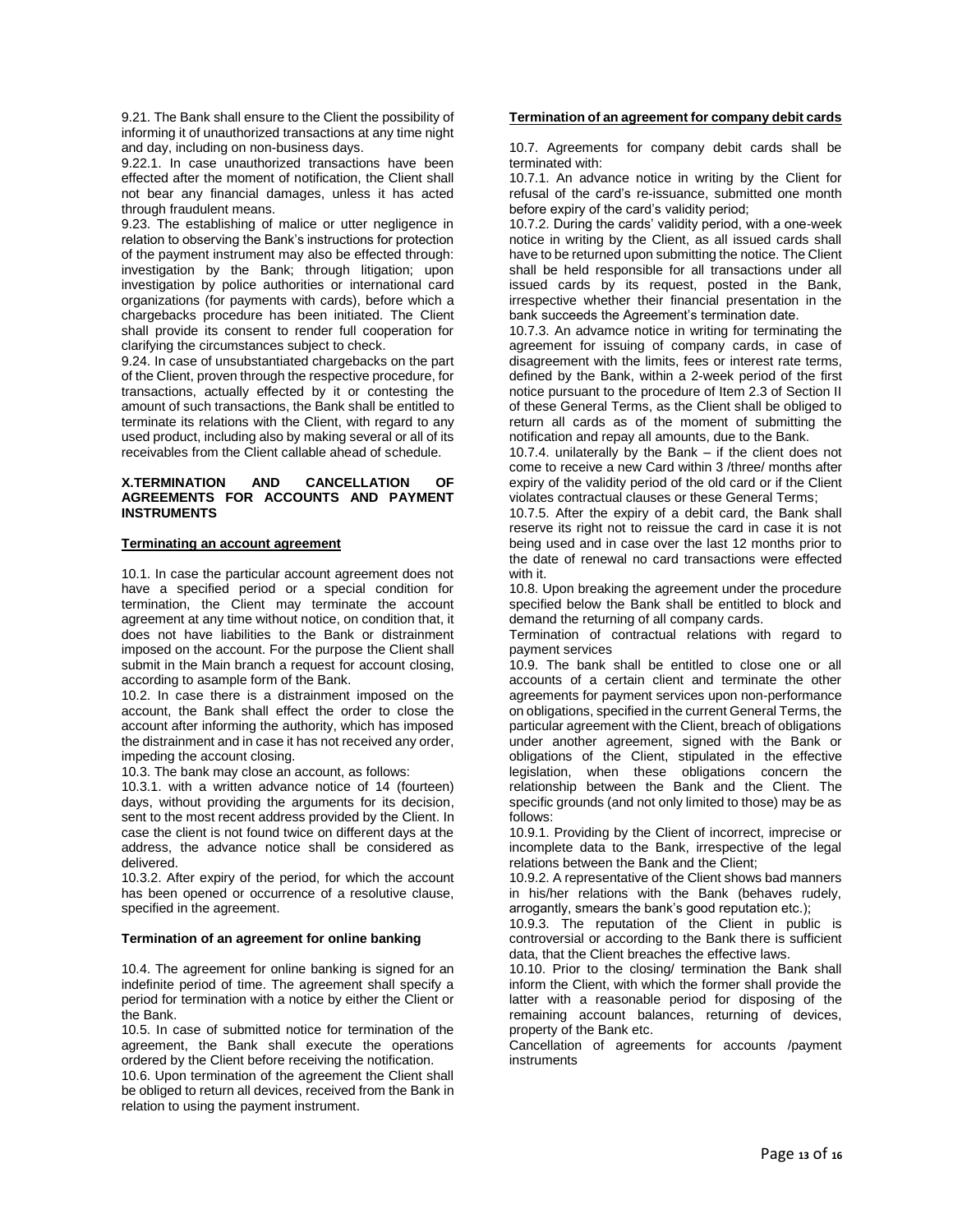10.11. The bank may break an agreement for an account /payment instrument, when the Client does not observe the contractual terms and conditions, without the need of providing a notice and refunding paid fees for the initial period of the agreement.

10.12. The Bank shall close an account of a Client, who during a 3-month period has failed to pay the fee for its administration.

# **XI. GUARANTEEING OF DEPOSITS**

#### **Guarantee amount and scope**

11.1. The aggregated available funds on all deposits, opened in the name of a Client, irrespective of the currency, in which they have been opened, are guaranteed in amount up to BGN 196 000 (one hundred ninety six thousand leva).

11.2. In case the deposits opened by the Client are more than one, in order to define the total amount of the Bank's obligation, all amounts in those shall be summed up. Amounts in foreign currency shall be paid in their BGN equivalence, calculated at the BNB's exchange rate for the day, determined by the Bank Deposits Guarantee Fund (the Fund) as the initial date for repayment of the guaranteed amounts of deposits.

11.3. In case there is an account in favour of a third person/entity, entitlement to receive a guarantee under the account shall have the person/entity, in whose/which favour the account has been opened (the beneficiary), unless the agreement provides for otherwise.

11.4. The Bank shall provide the Client with basic information about the guaranteeing of its deposits, the amount of the guarantee and the applicable deposit guarantee mechanism, by providing a Depositors' Newsletter, being an integral part of the account agreement. The newsletter shall contain updated information as of the date of signing the agreement, as its parameters may be changed upon amendments to the legislation. The Bank shall undertake to maintain up-todate information about the guaranteeing of deposits, which information shall be displayed on the information boards in its branch network, as the Client shall undertake to keep himself/herself periodically informed from them. Accounts not covered by the guarantee

11.5. Guaranteed amounts of deposits with the bank shall not be paid to:

- Other banks, when the deposits have been opened on their behalf and at their expense;
- Financial institutions, pursuant to Art. 3 of the Credit Institutions Act;
- Insurance and reinsurance companies under Art. 8 of the Insurance Code;
- Pension insurance companies as well as compulsory and voluntary pension insurance funds;
- Investment intermediaries;
- Collective investment schemes, national investment funds, alternative investment funds and special purpose vehicles;
- Budget organizations under § 1, Item 5 of the additional provisions of the Public Finance Act;
- Investor Compensation Fund, the Bulgarian Deposit Insurance Fund and the Guarantee Fund under Art. 287 of the Insurance Code.

11.6. No guarantee shall be provided for deposits having originated from or related to deals or actions constituting money laundering within the meaning of Art. 2 of the Measures Against Money Laundering Act, or financing of terrorism within the meaning of the Measures Against the Financing of Terrorism Act, established by a final judgment.

11.7. Deposits shall not be paid if their holder has not been identified pursuant to Art. 3 of the Measures Against Money Laundering Act as at the date of issuance of a deed under Art. 20, Para. 1 of the Bank Deposits Guarantee Act.

Mechanism for guaranteeing deposits and procedure for payment

11.8. In case of revoking a license for carrying out banking activity, the Fund shall pay the liabilities of the Bank to the Client up to the guaranteed amounts. The payment shall be made through one or more banks specified in a list by the Management Board of the Fund.

11.9. Within a period of not later than two business days prior to initiating the payment of amounts, the Management Board of the Fund shall be obliged to announce in at least two central daily newspapers and on its website the date as of which the Bank's depositors will be able to receive payments from the Fund, as well the bank or the banks through which these payments will be made.

11.10. The Fund shall provide the Bank's depositors with access to the amounts subject to reimbursement under the guaranteed deposits not later than 7 business days from the date of issuing a deed under Art. 20, Para. 1 of the Law on Bank Deposits Guarantee.

11.11. In case of extraordinary circumstances provided for in the Bank Deposits Guarantee Act, this deadline may be extended when:

11.11.1. The depositor has no exclusive right over the funds in the account, as the entitlement to receive payment from the Fund lies with the person in whose favor the deposit has been made, unless otherwise provided for in the agreement and on the condition that the latter person has been identified or may be identified prior to the date of issuance of a deed under Art.20, Para. 1 of the Bank Deposits Guarantee Act, but not later than three months as of the date of the deed's issuance;

11.11.2. It has not been established whether a certain person has the legal right to receive the guaranteed amount of the deposit or in case the deposit is subject of a legal dispute; in these cases the deposit shall be reimbursed within 7 business days from the date of notifying the Fund about the settlement of the dispute or the ascertainment of the legal right;

11.11.3. The deposit is subject to restrictive measures imposed by the government or international organizations; in these cases the deposit shall be paid within 7 business days from the date of notifying the Fund about the termination of the effectiveness of the restrictive measures;

11.11.4. The Fund shall reimburse the guaranteed deposits to a branch of a Bulgarian bank in another Member State, but not later than 20 business days from the date of issuance of a deed under Art. 20, Para.1 of the Bank Deposits Guarantee Act.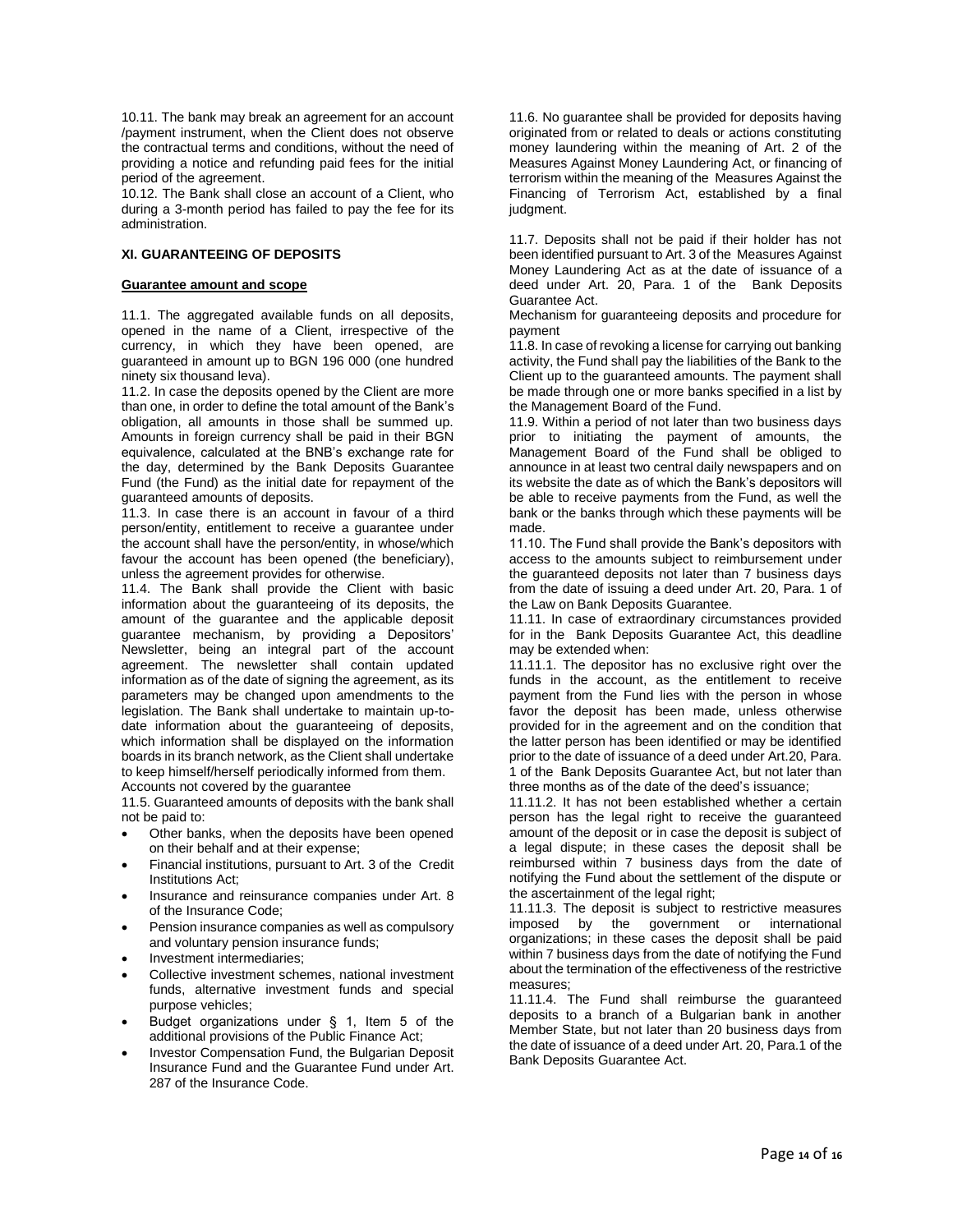11.12. In order to receive the guaranteed amount, the Client shall visit the Bank determined to effect the payment, as well as present a valid identity document and sign a declaration certifying that he/she is not a spouse or a relative, in a direct or collateral line of descent up to second degree included, to individuals falling into some of the categories of management, ownership or control of the bank.

11.13. The Bulgarian Deposit Insurance Fund shall not owe any interest on the guaranteed amounts.

11.14. Any person who claims to be a depositor but has been refused to be reimbursed with amounts of the deposit within the amount under Art. 11.1. and within the deadlines under Art. 11.10. or 11.11., or who disagrees with the amount of the sum reimbursed to him/her, may file its objections in writing within a period of up to three months from the initial date of payment of the guaranteed deposits, with the conservator, temporary administrator or special manager, liquidator, temporary trustee in bankruptcy or trustee in bankruptcy of the bank. The conservator, temporary administrator or special manager, liquidator, temporary trustee in bankruptcy or the trustee in bankruptcy shall render their statement on the objections within a period of 7 days from their receipt. In case the objection is disallowed, the person may claim his/her rights pursuant to the Civil Procedure Code.

# **XII. PERSONAL DATA**

12.1. The Bank shall process the personal data of the legal representative of the Client by virtue of and in Personal Data Protection Act(PDPA) and Regulation (EU) 2016/679 of the European Parliament and of the Council dated 27 April 2016 on the protection of natural persons with regard to the processing of personal data and on the free movement of such data, and repealing Directive 95/46/EC (General Data Protection Regulation). By signing a contract for opening an account, issuance of a card, using online banking services or another payment service, incl. the services of the Client Contact Center, the Client declares that he/she has read the document Information of UBB AD on Personal Data Processing, which is available on the Bank's website [www.ubb.bg](http://www.ubb.bg/) and in the Bank's offices and branches, and that, through this document, he/she has obtained information:

12.1.1. about UBB AD as a personal data controller and how to contact the Bank's data protection officer;

12.1.2. about his/her rights with regard to the processing and protection of personal data and how to exercise them, incl. information about his/her right to receive information about the type of data concerning him/her which are processed by the Bank and about their source in case they have not been collected from him/her; his/her right to request from the Bank to delete, correct or limit the processing of his/her personal data whose processing is inaccurate or unlawful**;** the right of portability of its personal data; his/her right to object against the processing of his/her personal data when this is done based on a legitimate interest of the Bank; his/her right to withdraw his/her consent for processing of his/her personal data for certain purposes, as well as about his/her right to file a complaint to the Commission for Personal Data Protection in its capacity of a supervisory body within the meaning of the General Data Protection Regulation;

12.1.3. about the necessity of processing his/her personal data and the possible consequences in case he/she does not provide these data;

12.1.4. about the grounds for processing his/her personal data, incl. information that the Bank will not process his/her personal data for preparing a client profile and for offering personalized products or services directly without his/her explicit consent;

12.1.5. about the purposes for which the Bank processes his/her personal data obtained under the conditions of the specific Agreement, incl. together with his/her other personal data which the Bank has lawfully obtained from third parties, incl. other personal data controllers, as well as about the right of the Bank to process his/her personal data after it ceases to provide payment services when this is necessary in order to fulfill a statutory obligation of the Bank or to protect its lawful interests in other cases provided for by the law.

12.1.6**.** about the recipients to whom his/her personal data may be provided by the Bank in cases provided for by the law – other personal data controllers or personal data processors acting on behalf of the Bank, incl. but not limited to: state and municipal bodies and institutions, insurance and health insurance companies, credit registers and bureaus, persons specialized in risk analysis and assessment, collection of receivables or preventing and finding illegal actions, including crimes; about possible provision of his/her personal data by the Bank in third countries in line with the legislative requirements, incl. performing electronic cross-border transfer of data necessary for effecting international transactions, by providing these data to operators of payment system sand other persons specialized in processing transactions with payment instruments;

12.1.7. about the periods for which the Bank stores his/her personal data.

#### **XIII. FILING COMPLAINTS AND RESOLVING DISPUTES WITH CLIENTS**

13.1. Each Client may file a complaint in relation with the hse of payment services in the most convenient for them way: In each UBB branch; through the bank's web-site; at the Record keeping at the UBB Head Office.